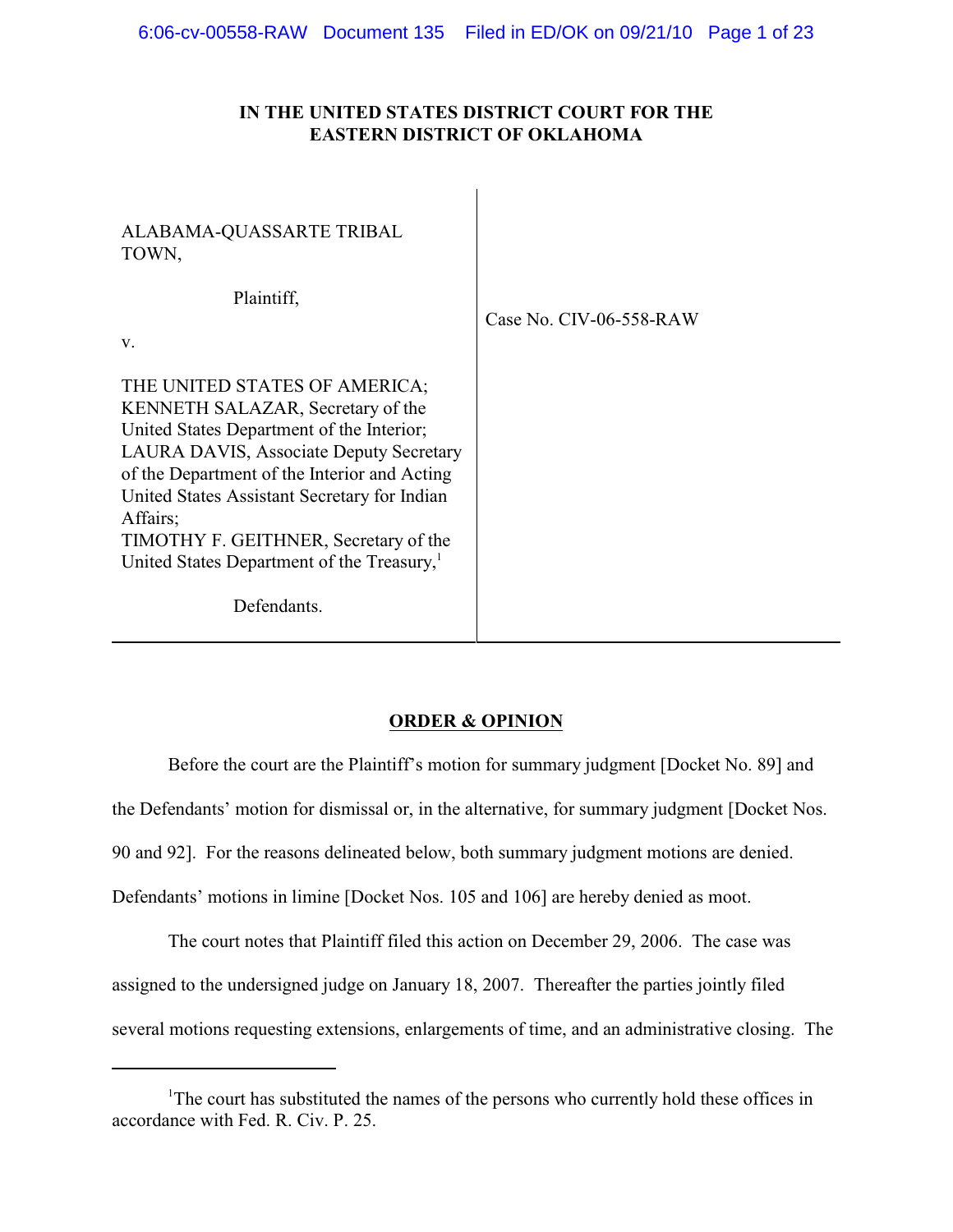# 6:06-cv-00558-RAW Document 135 Filed in ED/OK on 09/21/10 Page 2 of 23

court understands, as the parties have explained, that Plaintiff filed this action to preserve its trust accounting claims against the expiration of the statute of limitations. The court also understands that the parties have required extra time and extensions to collect and evaluate the voluminous evidence and to engage in resolution discussions. These discussions have ended without success.

The court finds herein that: (1) this court has jurisdiction, (2) the Defendants' conclusion that it holds no assets in trust for Plaintiff is a final agency action, (3) any requirement for the exhaustion of Plaintiff's administrative remedies would have been futile, and (4) the Defendants' final agency action is arbitrary and capricious. Therefore, the court remands this action to the Defendants for development of a full and complete administrative record and a reconsideration of the final agency action.

#### **CLAIMS**

In its Complaint, Plaintiff requests: (1) a declaratory judgment that the Defendants have failed to fulfill the legal obligations and duties as trustee by, among other things, failing to provide the Plaintiff with a full accounting of the Plaintiff's trust funds and by failing to assign the Wetumka Project lands as originally intended and as Congress had envisioned through the Oklahoma Indian Welfare Act of June 26, 1936, 25 U.S.C. §§ 501, *et seq*. (hereinafter "OIWA"); and (2) an injunction compelling the Department of the Interior Defendants to make the assignment to the Plaintiff of trust lands owed under the OIWA and to provide the Plaintiff with a full and complete accounting of all of the Plaintiff's trust funds and assets.

On November 17, 2008, the court granted Defendants' motion for partial judgment on the pleadings as to the Wetumka Project lands and dismissed those claims. Docket No. 50. The only claims remaining are the trust accounting claims. Plaintiff still seeks a full and complete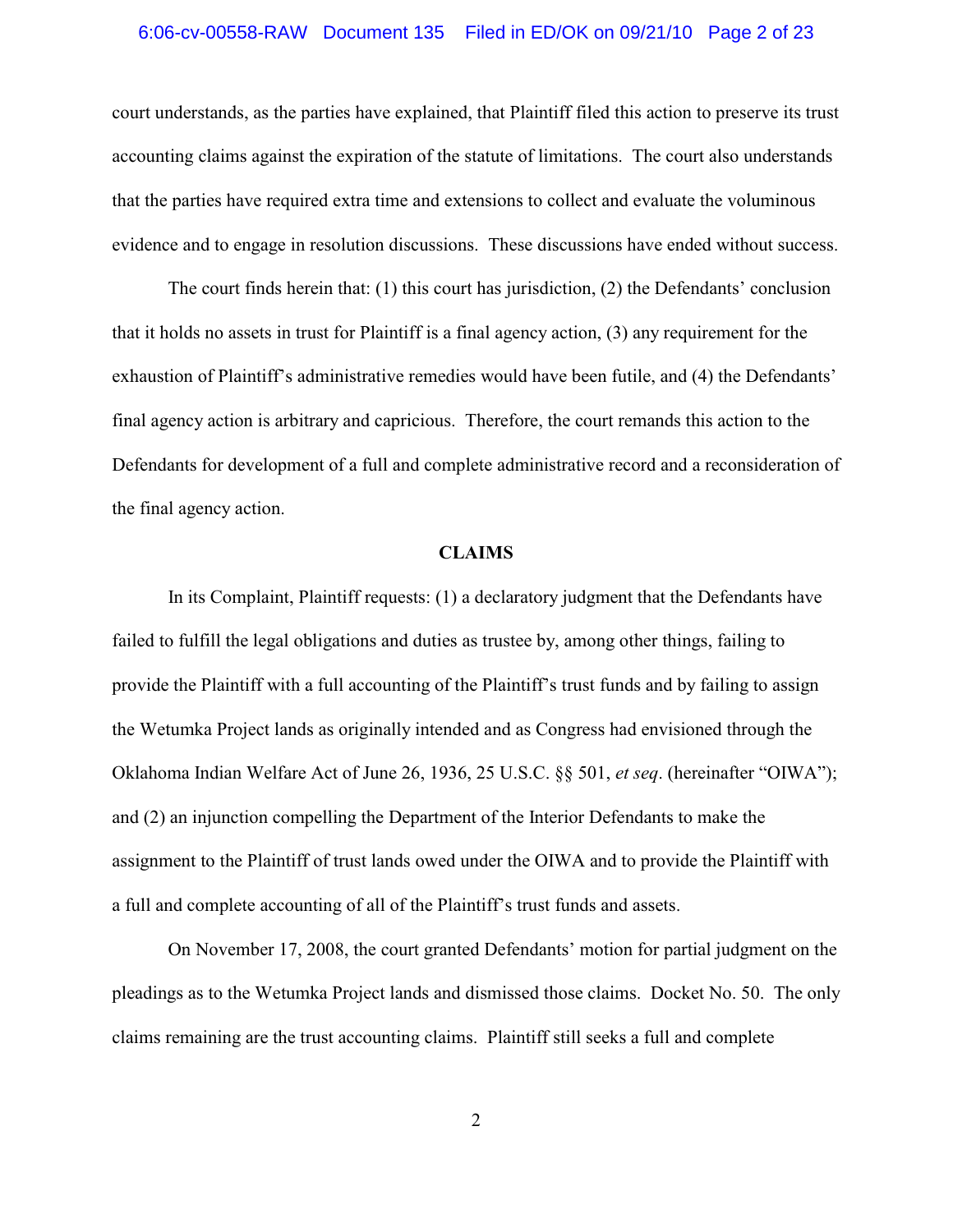accounting of its trust funds and assets.

As the court noted in its November 17, 2008 Order, Plaintiff argues that between 1961 and 1976, income from surface leases derived from the Wetumka Project lands was deposited into an Individual Indian Money (hereinafter "IIM") account in Plaintiff's name, and then was later transferred to a tribal trust account in the Plaintiff's name (hereinafter "Surface Lease Income Trust"). This Surface Lease Income Trust is the only trust Plaintiff specifically mentioned in its Complaint. The court noted, therefore, that Plaintiff's trust accounting claims are limited to the Surface Lease Income Trust.

### **BACKGROUND**

#### **Tribe Recognition**

On January 10, 1939, Plaintiff ratified its constitution and bylaws pursuant to the OIWA. Plaintiff is one of several tribal towns that make up the Muscogee (Creek) Nation (hereinafter "Creek Nation"). Plaintiff maintains, however, federal recognition separate and distinct from the Creek Nation.

The Creek Nation adopted a constitution pursuant to the OIWA in 1979. Of course, as Defendants point out by their reference to Muscogee (Creek) Nation v. Hodel, 851 F.2d 1439 (D.C. Cir. 1988), the Creek Nation was forcibly removed from the southeastern United States in the 1830's and sent to land in what is now Oklahoma. The Creek Nation was given this new land with the right to perpetual self-government by a treaty of March 24, 1832. Clearly, the federal government has recognized the Creek Nation since at least as early as 1832. As early as 1867, the Creek Nation had established a written constitutional form of government that included three branches – executive, legislative and judicial.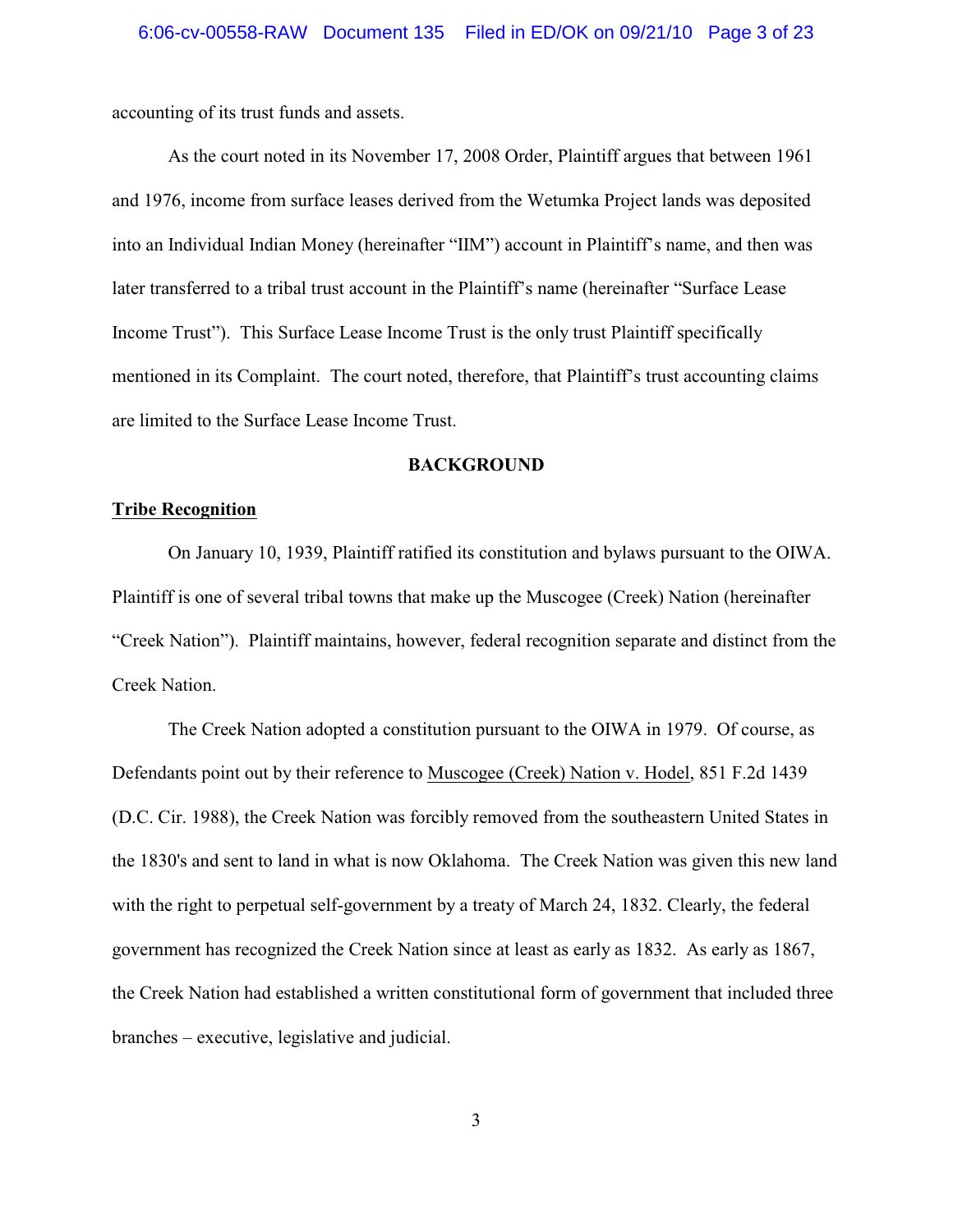Plaintiff seems to suggest that it became a "recognized" tribe before the Creek Nation because it adopted a constitution pursuant to the OIWA before the Creek Nation. Section 503 of the OIWA provides in pertinent part: "[a]ny *recognized tribe or band of Indians* residing in Oklahoma shall have the right to organize for its common welfare and to adopt a constitution and bylaws, under such rules and regulations as the Secretary of the Interior may prescribe." The plain language of the statute indicates that both Plaintiff and the Creek Nation were "recognized" tribes before adopting their respective constitutions pursuant to the OIWA.

### **The Wetumka Project Lands**

Section 501 of the OIWA provides in pertinent part:

The Secretary of the Interior is hereby authorized, in his discretion, to acquire by purchase, relinquishment, gift, exchange, or assignment, any interest in lands, water rights, or surface rights to lands, within or without existing Indian reservations, including trust or otherwise restricted lands now in Indian ownership . . . .

Title to all lands so acquired shall be taken in the name of the United States, in trust for the tribe, band, group, or individual Indian for whose benefit such land is so acquired . . . .

Pursuant to its authority under the OIWA, between 1938 and 1942, the United States purchased

878.25 acres in Hughes County, Oklahoma, which are commonly known as the Wetumka Project

lands. The United States Department of the Interior, Bureau of Indian Affairs (hereinafter

"BIA") local land field agent worked with Plaintiff in selecting lands for purchase.<sup>2</sup>

Correspondence from the Department of the Interior (hereinafter "DOI") reflects an intent

 $2$ Defendants do not dispute the verity of this statement, but argue that it is immaterial and irrelevant to the accounting claim. The court disagrees. While this court found that Plaintiff's claim to the Wetumka Project lands was excluded by, *inter alia*, the statute of limitations imposed by the Indian Claims Commission Act (hereinafter "ICCA"), this fact is relevant and helpful in determining on whose behalf the IIM account in question was originally created.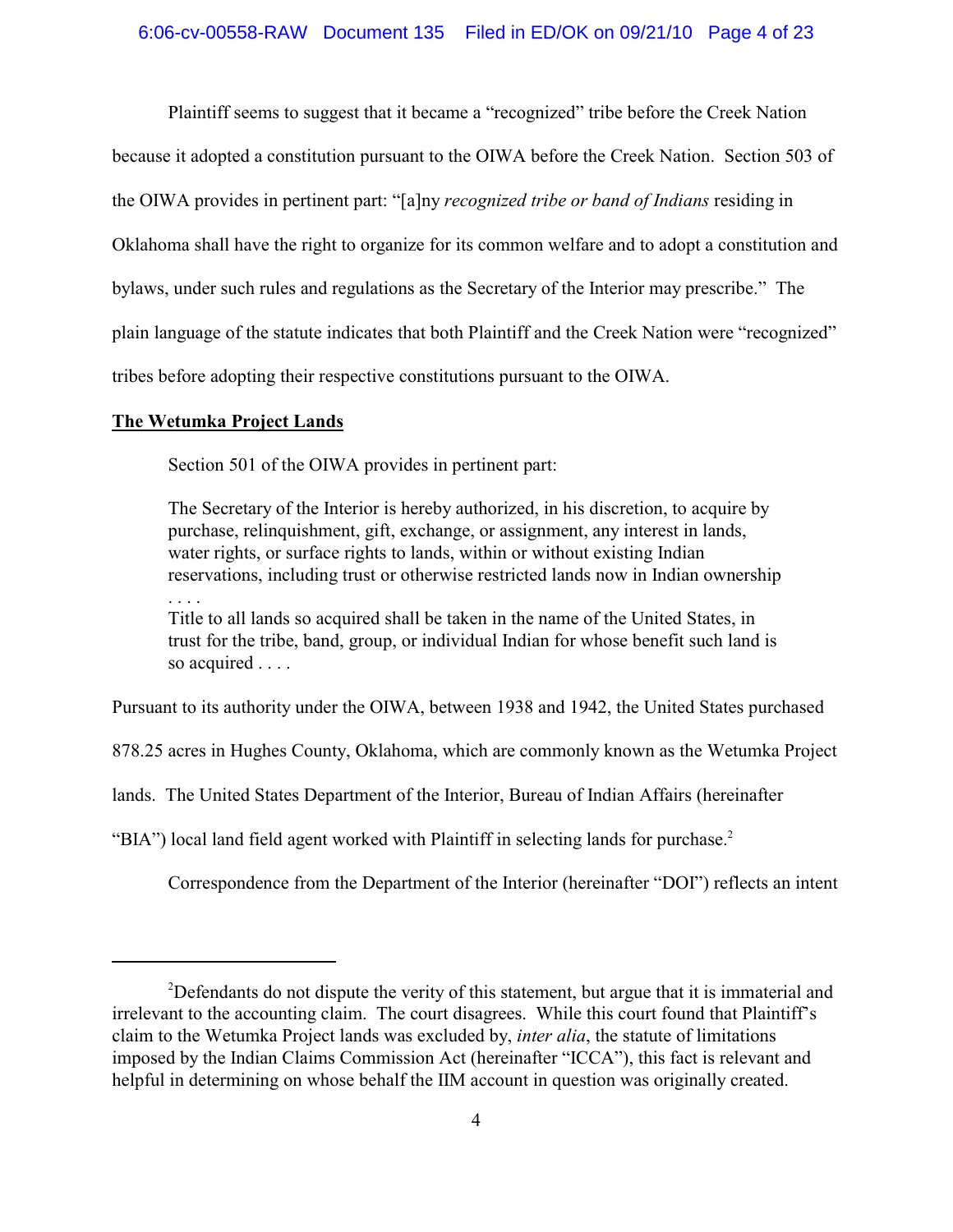by the DOI to purchase land for use by Plaintiff.<sup>3</sup> In a letter dated November 7, 1941, a Land Field Agent recommended that land in the Wetumka project be purchased for Plaintiff. His recommendation was to provide these lands to "the landless Indians of the Alabama-Quassarte Tribal Town." Additionally, a Senate Congressional Record dated February 20, 1968 states: "In Hughes County, 878.25 acres known as the Wetumka project were acquired for the Alabama-Quassarte Band with title in the name of the United States for the band."

Contrary to evidence that suggests the lands were purchased for Plaintiff's use, however, title to the Wetumka Project lands was taken by the United States in trust for the Creek Nation "until such time as the use of the land is assigned by the Secretary of the Interior to a tribe, band, or cooperative group organized under the [OIWA], or to an individual Indian, then in trust for such tribe, band, group or individual." $4$ 

Nevertheless, in a letter dated April 19, 1972, an Area Realty Officer at the  $BIA<sup>5</sup>$  stated that "[w]hile title to the [Wetumka Project] land is in the Creek Tribe, the file supports the purpose as being for the use of the Alabama-Quassarte Town members." Additionally, in a letter

<sup>&</sup>lt;sup>3</sup>Again, Defendants do not dispute the verity of this statement, but argue that it is immaterial and irrelevant to the accounting claim. For the same reason the court gave above, it disagrees.

<sup>&</sup>lt;sup>4</sup>As the court noted above, Plaintiff emphasizes that it adopted a constitution pursuant to the OIWA *before* the Creek Nation adopted a new constitution pursuant to the OIWA. This fact seems to be of no consequence to this action. While the intent may have been different, the plain language of section 501 does not require that the tribe, band, group, or individual Indian take advantage of the provisions of section 503 before the Secretary of the Interior may acquire lands for that tribe, band, group, or individual Indian. Additionally, the court has not found, nor has Plaintiff provided, any authority mandating such a requirement.

 $5$ The letter does not include any letterhead, and the officer simply signed his name and "Area Realty Officer." The document is, however, from the BIA's files as indicated by the footer on the bottom, left corner of the page.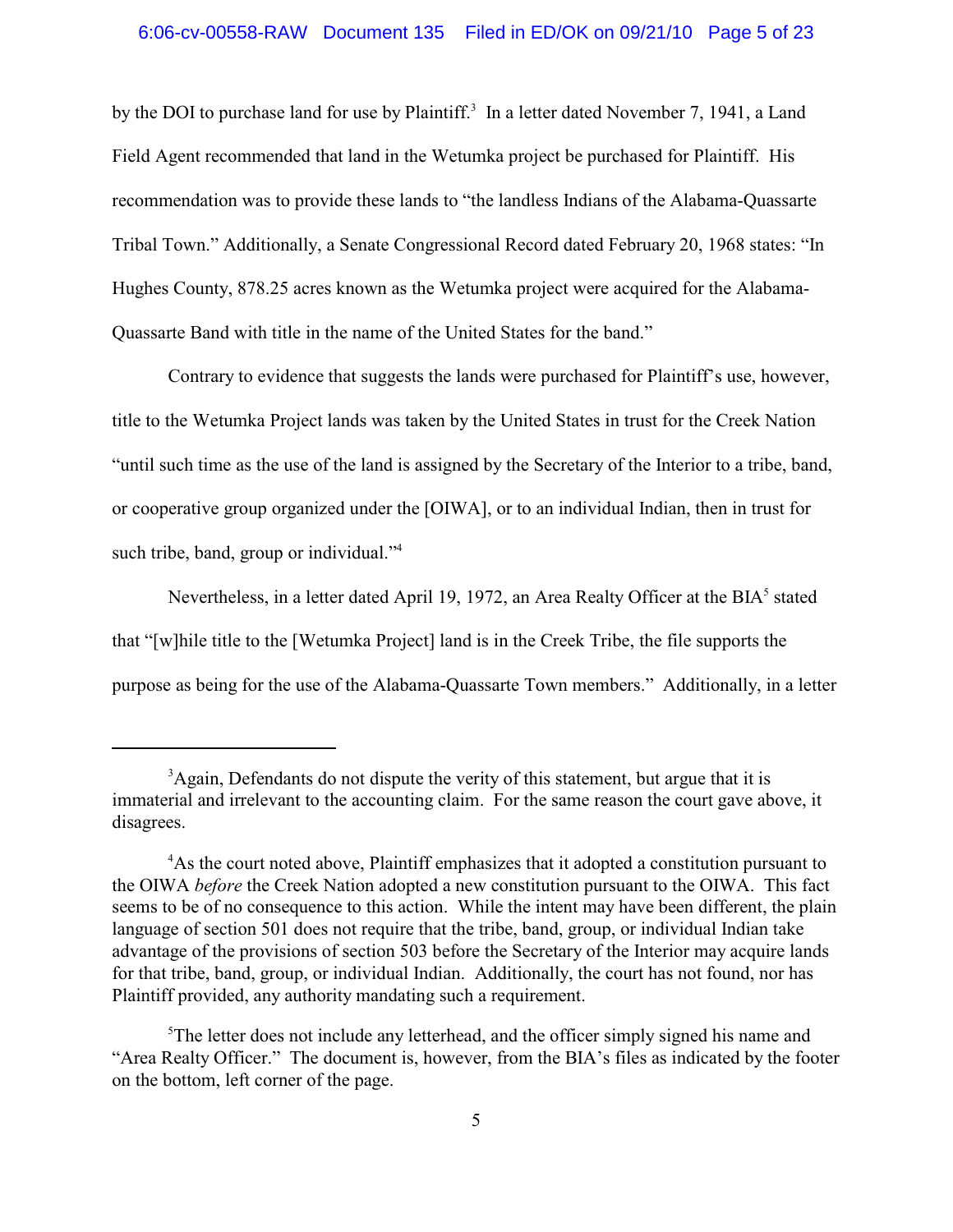#### 6:06-cv-00558-RAW Document 135 Filed in ED/OK on 09/21/10 Page 6 of 23

dated March 23, 1981, an Assistant Solicitor, Tribal Government and Alaska, Division of Indian Affairs suggested that beneficial title should be placed in Plaintiff rather than the Creek Nation and recommended that the circumstances surrounding the land purchase be reviewed and a determination made as to whether Plaintiff or the Creek Nation is the proper beneficiary.

No record exists of the Wetumka Project lands ever being reassigned to another tribe, band, group or individual Indian. Also, the Wetumka Project lands, apparently, were never formally assigned to Plaintiff or to the Creek Nation. Plaintiff argues, and Defendants dispute, that the language of the Wetumka Project deeds contemplated such a future assignment. The Wetumka Project lands have remained in trust for the Creek Nation.

### **The Surface Lease Income Trust**

The DOI authorized the establishment of an IIM account (number xxxx0008) in 1943 to administer the fees collected from leasing the Wetumka Project lands. The ledger sheets from this IIM account refer to it as the "Alabama-Quassarte Tribal Town (Oklahoma), Wetumka Project–Creek Tribe" account. From 1961 to 1976, income from surface leases on the Wetumka Project lands was deposited into this IIM account in Plaintiff's name. According to a DOI correspondence, during that time, the Creek Nation had advised the Oklahoma Agency Superintendent that it no longer wished to lease any of its tribal land for agricultural purposes.

A letter from an Okmulgee Agency Field Representative indicates that no funds from the surface leases on the Wetumka Project lands were deposited in the Creek Nation's tribal trust funds accounts. The letter also certifies that the Plaintiff's balance as of August 31, 1989 was \$32,364.31 and states that "[t]his office reconciles the Alabama/Quassarte Tribal Town's trust on a monthly basis and finds it to be current."

6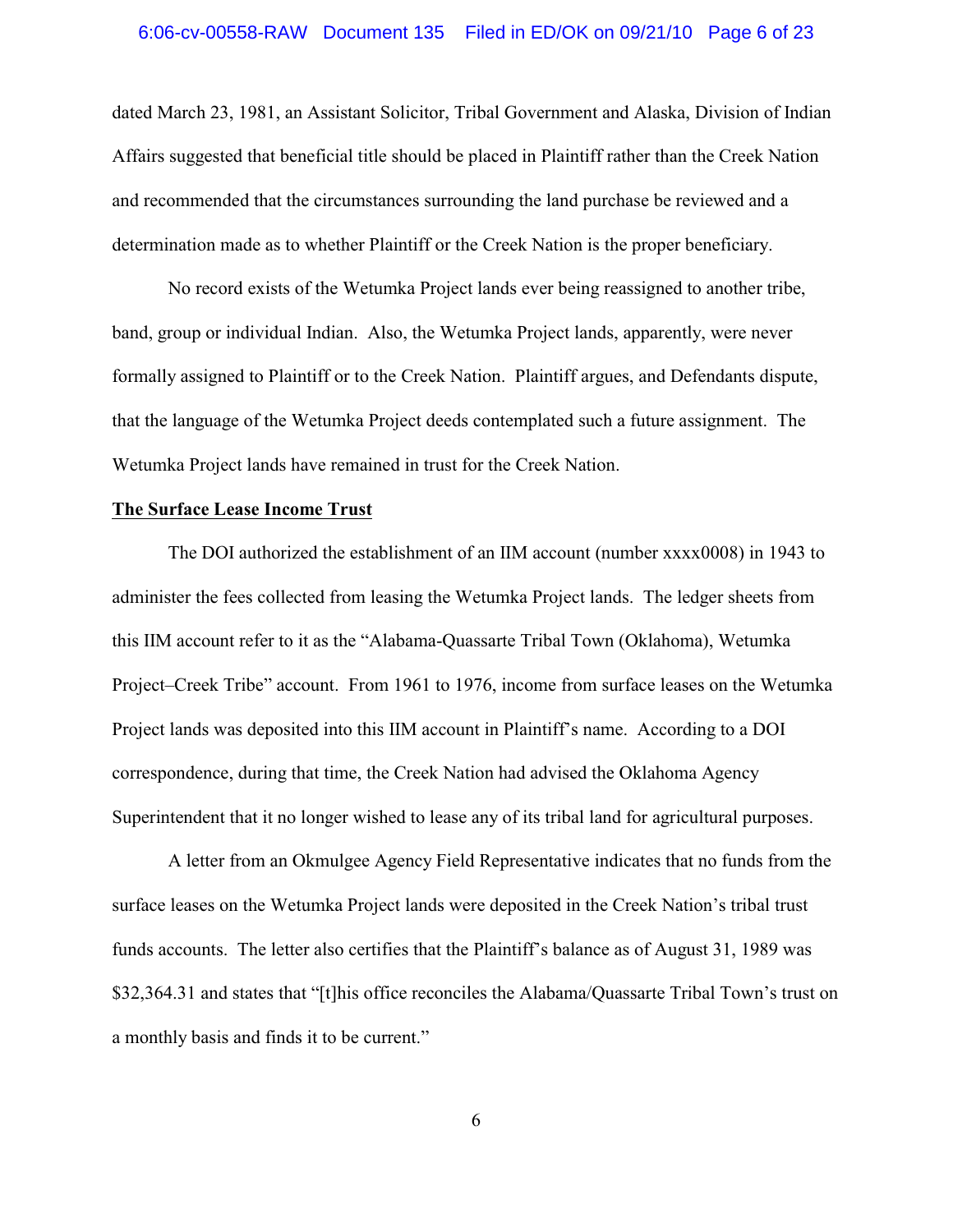# 6:06-cv-00558-RAW Document 135 Filed in ED/OK on 09/21/10 Page 7 of 23

From time to time, disbursements from this account for use by the Plaintiff was authorized by the Alabama-Quassarte Tribal Board of Trustees and the Creek Tribe. Defendants presented evidence showing that on May 1, 1980, the BIA Muskogee Area Director stated that "release and actual use of the monies credited to an account for the Alabama-Quassarte Tribal Town, Wetumka Project - Creek Tribe, as a result of the provision of farming and grazing leases, would be at the discretion of the Creek Nation." Pursuant to a resolution by the Creek Nation in 1985, however, the BIA has disbursed funds from the account to Plaintiff without the prior approval of the Creek Nation.

In 1987, the DOI's Assistant Secretary for Indian Affairs issued a memorandum stating that the Bureau of Indian Affairs (hereinafter "BIA") was ending its policy of allowing tribes to place funds into IIM accounts. The funds in the IIM account attributed to the Wetumka Project lands were then transferred into a Proceeds of Labor (hereinafter "PL") account (number xxxx7067). The PL account number xxxx7067 is, therefore, the successor account to the IIM account number xxxx0008. These two accounts are what the court previously referred to as the Surface Lease Income Trust.<sup>6</sup> While the IIM account 0008 bore Plaintiff's name, Defendants argue that it and PL account 7067 are for the benefit of the Creek Nation and that release of any of those funds to Plaintiff would be in the discretion of the Creek Nation, despite the Creek Nation's prior resolution referenced above.

Despite evidence to the contrary, Defendants have definitively stated that they do not hold any trust accounts for Plaintiff. The Office of Special Trustee for American Indians (hereinafter

<sup>&</sup>lt;sup>6</sup>For clarity and consistency, the court will continue to refer to these two accounts and the funds within them as the Surface Lease Income Trust, but will also refer to the accounts individually as "IIM account 0008" and "PL account 7067" when necessary.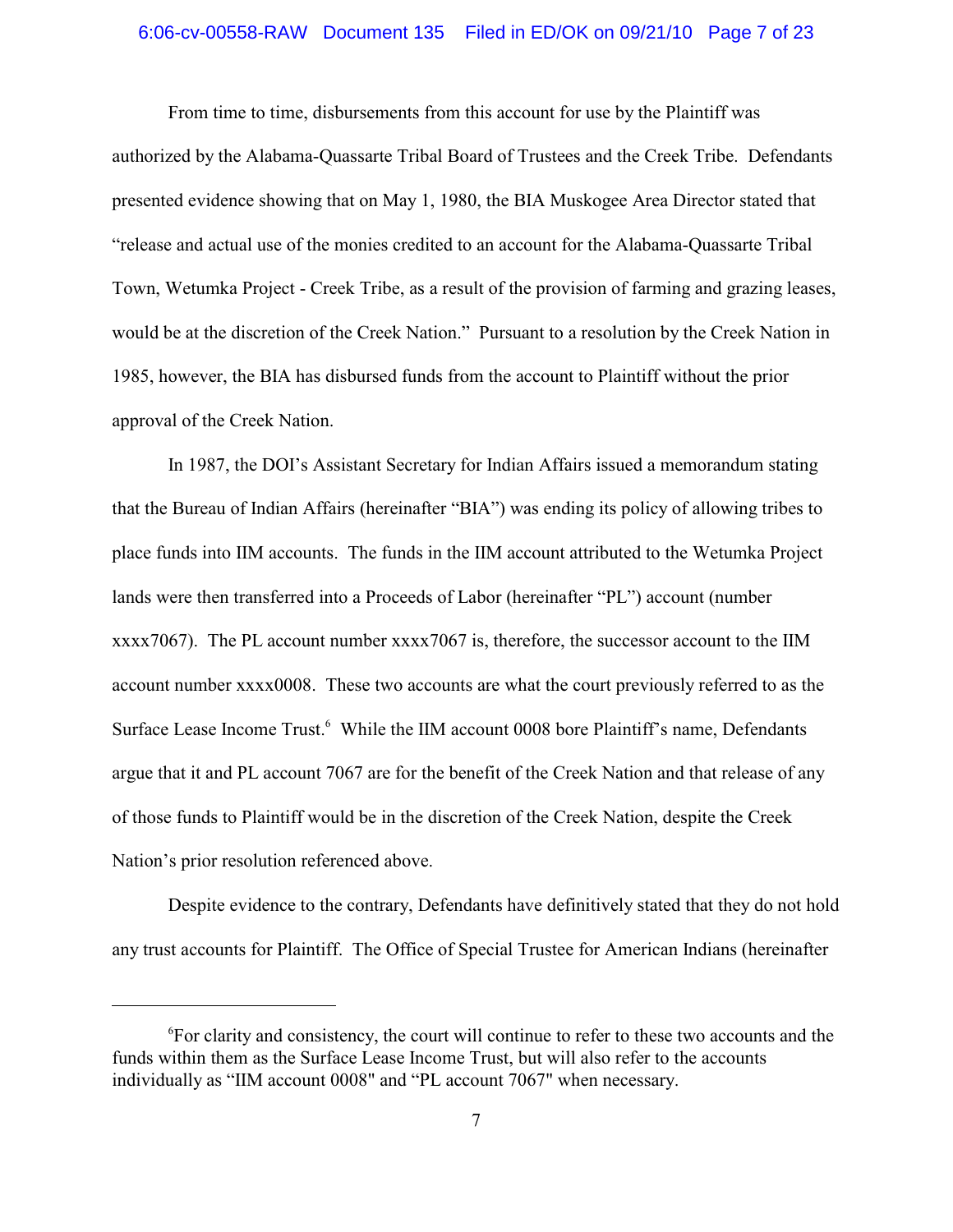#### 6:06-cv-00558-RAW Document 135 Filed in ED/OK on 09/21/10 Page 8 of 23

"OST") does not consider Plaintiff to be the "account holder" for PL account 7067. Moreover, Quentin Jones, a BIA employee, avers that his "review of the 'Alabama-Quassarte' records revealed that there are no IIM accounts, no title documents, and no tracts of land, under 'Alabama-Quassarte.'" He further avers: "The Interior Department does not hold or manage any lands, resources, or other non-monetary assets in trust for the benefit of the Alabama-Quassarte Tribal Town." He does not specifically mention whether the DOI holds any PL accounts for the benefit of Plaintiff.

## **DEFENDANTS' MOTION TO DISMISS / JURISDICTION**

#### **APA Claims**

Defendants argue that Plaintiff has not established that this court has subject matter jurisdiction to hear Plaintiff's trust accounting claims and that those claims must, therefore, be dismissed. According to Defendants, Plaintiff only alleges that jurisdiction is proper under 28 U.S.C. §§ 1331 and 1362. Defendants state that these general jurisdictional statutes do not waive sovereign immunity or create any private rights of action.

Defendants argue that Plaintiff failed to identify any federal law waiving sovereign immunity and creating a private cause of action for its trust accounting claim. Defendants acknowledge that the Administrative Procedures Act, 5 U.S.C. § 701 *et seq*., (hereinafter "APA") "provides the generally applicable means for obtaining judicial review of actions taken by federal agencies." Regional Mgmt. Corp., Inc. v. Legal Servs. Corp., 1869 F.3d 457, 461 (4th Cir. 1999)(citation omitted). Section 702 of the APA "'waive[s] sovereign immunity in most suits for nonmonetary relief' against the United States, its agencies, and its officers." Robbins v. United States Bureau of Land Mgmt., 438 F.3d 1074, 1080 (10th Cir. 2006).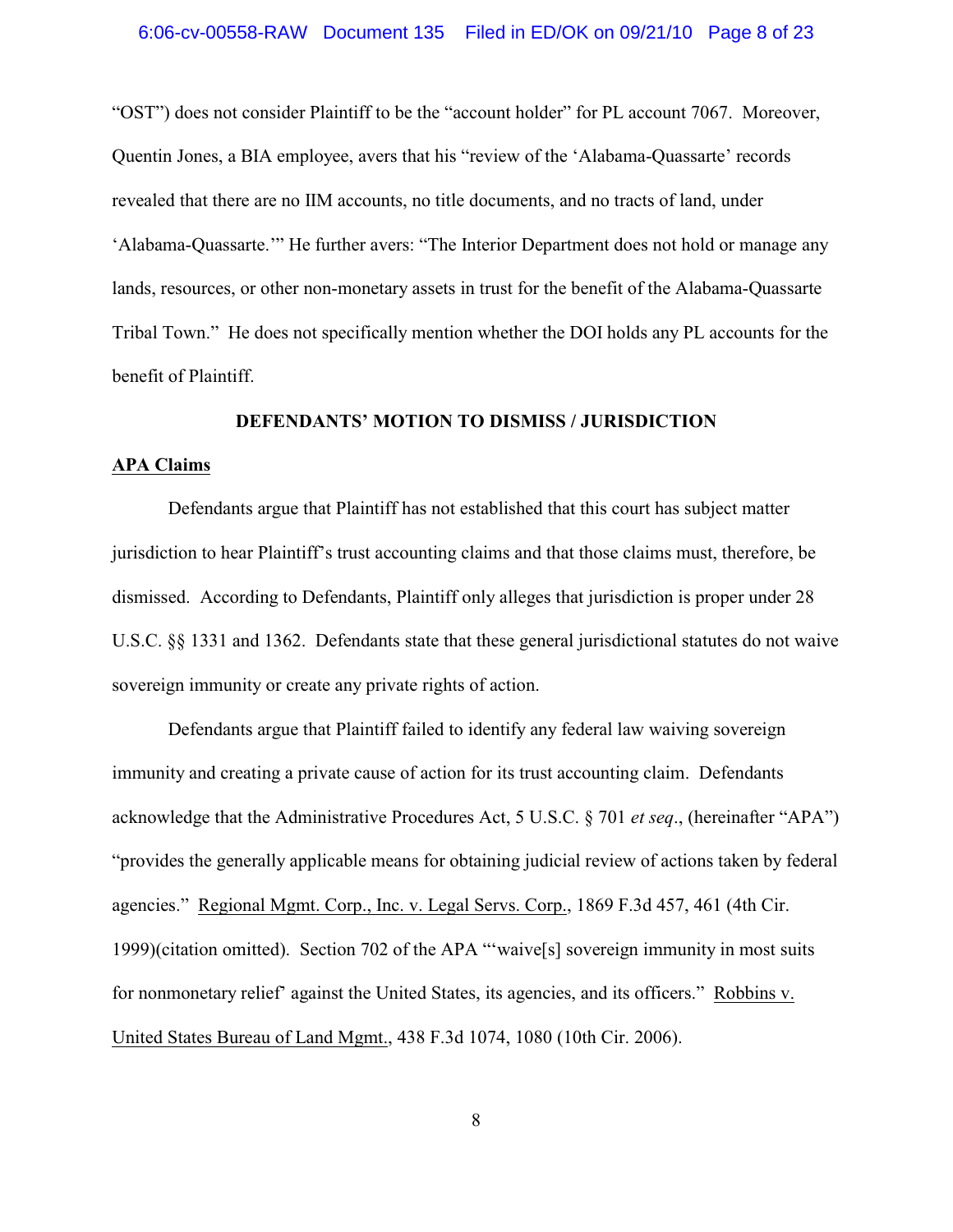#### 6:06-cv-00558-RAW Document 135 Filed in ED/OK on 09/21/10 Page 9 of 23

Ultimately, Defendants argue that "the only applicable waiver of sovereign immunity available to Plaintiff in this [c]ourt, if Plaintiff were to meet the applicable requirements, remains the APA's waiver of sovereign immunity." Defendants then state that the court "should dismiss

any non-APA claims that Plaintiff seeks to advance in this matter."

Contrary to Defendants' arguments, Plaintiff alleged in paragraph six of its Complaint that jurisdiction is proper in this court under 28 U.S.C. §§ 1331, 1361, 1362 and 5 U.S.C. §§ 702 and 706. Clearly, Plaintiff alleged jurisdiction in this court pursuant to the APA. Section 702

creates a right of review and states in pertinent part:

A person suffering legal wrong because of agency action, or adversely affected or aggrieved by agency action within the meaning of a relevant statute, is entitled to judicial review thereof. An action in a court of the United States seeking relief other than money damages and stating a claim that an agency or an officer or employee thereof acted or failed to act in an official capacity or under color of legal authority shall not be dismissed nor relief therein be denied on the ground that it is against the United States or that the United States is an indispensable party. The United States may be named as a defendant in any such action, and a judgment or decree may be entered against the United States . . . .

Section 706 $<sup>7</sup>$  provides in pertinent part:</sup>

To the extent necessary to decision and when presented, the reviewing court shall decide all relevant questions of law, interpret constitutional and statutory provisions, and determine the meaning or applicability of the terms of an agency action. The reviewing court shall–

(1) compel agency action unlawfully withheld or unreasonably delayed; and

(2) hold unlawful and set aside agency action, findings, and conclusions found to be–

(A) arbitrary, capricious, an abuse of discretion, or otherwise not in

Plaintiff seems to request that the court act pursuant to section 706(1). As the court will explain more fully later, the court believes it should utilize 706(2) instead, as it is an agency "conclusion" that must be addressed, and the court does not believe, as Plaintiff does, that it is a foregone conclusion that Defendants owe Plaintiff an accounting. It first must be decided whether the Surface Lease Income Trust (the only trust identified by Plaintiff and remaining at issue in this action) belongs to Plaintiff or to the Creek Nation as Defendants concluded.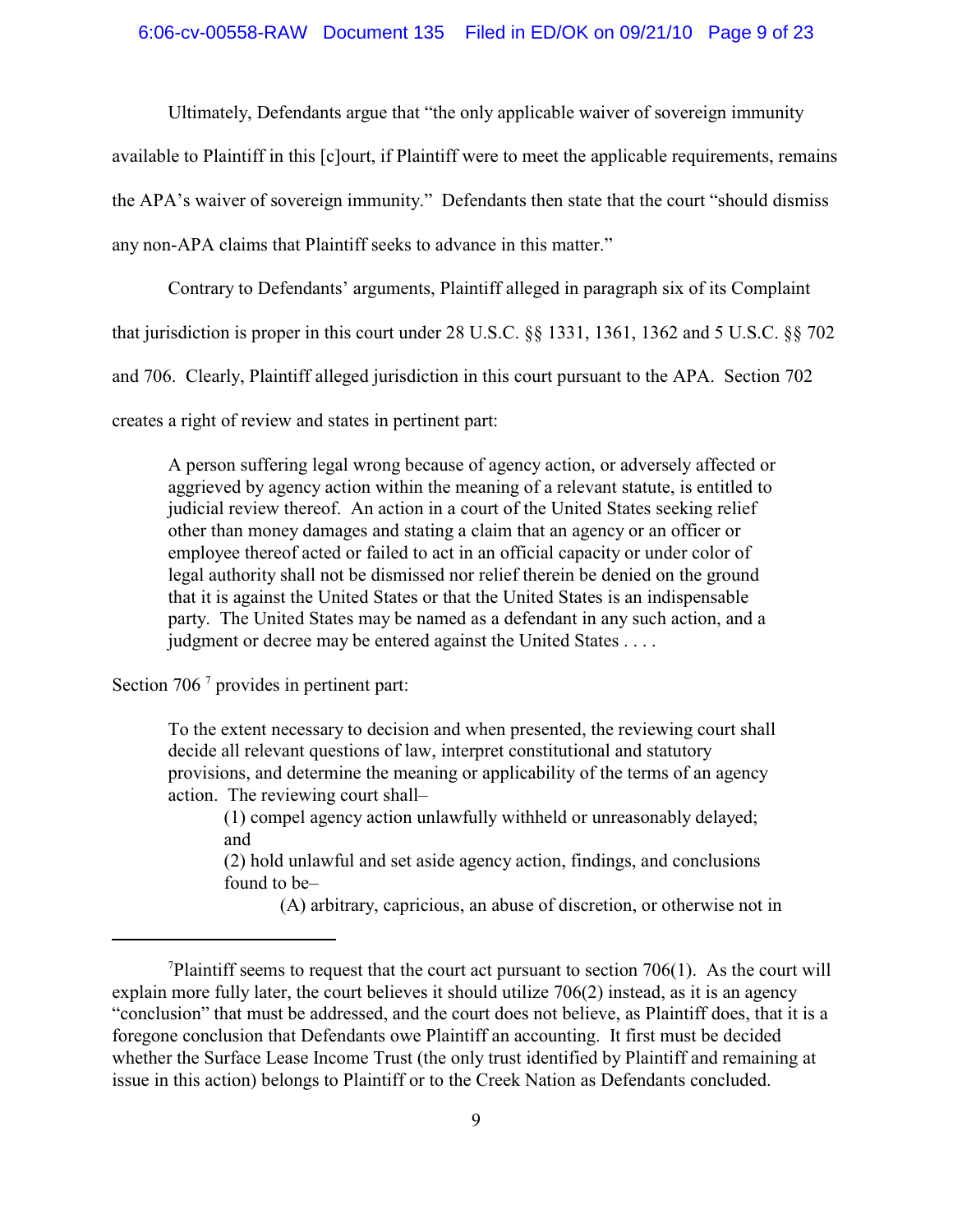accordance with the law; (B) contrary to constitutional right, power, privilege, or immunity; (C) in excess of statutory jurisdiction, authority, or limitations, or short of statutory right; (D) without observance of procedure required by law; (E) unsupported by substantial evidence in a case subject to section 556 and 557 of this title or otherwise reviewed on the record of an agency hearing provided by statute; or (F) unwarranted by the facts to the extent that the facts are subject to trial de novo by the reviewing court.

Plaintiff seeks declaratory and injunctive relief requiring Defendants to provide Plaintiff with a full and complete accounting of the Surface Lease Income Trust. As Defendants seem to recognize, this court has jurisdiction to hear Plaintiff's trust accounting claims pursuant to the APA. The court need not dismiss "any non-APA claims" as Defendants request because apparently none have been pled.

## **Final Agency Action**

Defendants next argue that Plaintiff has failed to set forth jurisdictional facts entitling it to pursue an APA claim. As Defendants note, "a plaintiff seeking judicial review pursuant to the APA must (i) identify some 'final agency action,' and (ii) demonstrate that its claim falls within the zone of interests protected by the statute forming the basis of its claims." Catron Cnty. Bd. of Comm'rs, New Mexico v. United States Fish and Wildlife Serv., 75 F.3d 1429, 1434 (10th Cir. 1996).

Defendants argue that Plaintiff has failed to: (1) identify any final agency action, (2) set forth the statute upon which it bases its accounting claim, and (3) demonstrate that its claim falls within the necessary zone of interests of such a statute. The court disagrees.

Defendants have definitively stated that they do not hold any assets in trust for Plaintiff. In fact, in the motion now before the court, Defendants argue that if the court does not dismiss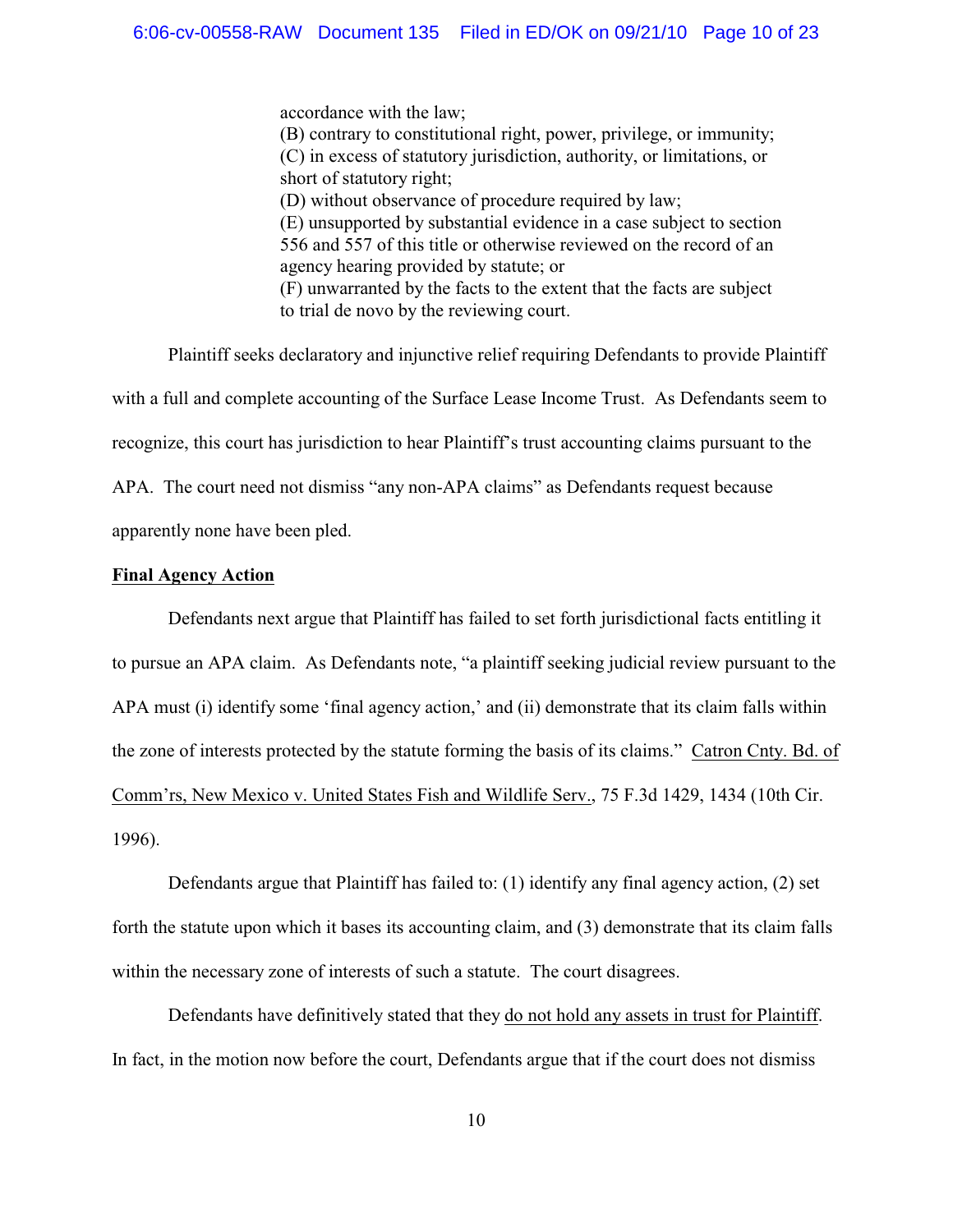this action for lack of jurisdiction that it should grant summary judgment to Defendants because they "hold no assets of any kind in trust for Plaintiff." Defendants came to this conclusion despite considerable evidence to the contrary and in response to Plaintiff's requests for an accounting of its trust assets. Resolution discussions have ended, and Defendants have clearly expressed that they have no intention of reviewing their conclusion further.

Moreover, "[i]t is well established that the finality of an administrative action depends on whether the action imposes an obligation, denies a right or fixes some legal relationship as a consummation of the administrative process." Mobil Exploration & Producing U.S., Inc. v. Department of Interior, 180 F.3d 1192, 1197 (10th Cir. 1999) (citation and quotations omitted). To be a "final agency action," the action must: (1) "mark the 'consummation of the agency's decisionmaking process,'" and (2) "be one by which 'rights or obligations have been determined,' or from which 'legal consequences will flow.'" Id. (citation omitted). Defendants' conclusion in this case that they hold no assets in trust for Plaintiff both: (1) marks the consummation of their decisionmaking process, and (2) is a conclusion from which rights and obligations have been determined and from which legal consequences will flow. Thus, Defendants' conclusion that they hold no assets in trust for Plaintiff is a "final agency action."<sup>8</sup>

<sup>&</sup>lt;sup>8</sup>In its Complaint, Plaintiff did not identify Defendants' conclusion that they do not hold any assets in trust for Plaintiff. At the time Plaintiff filed its Complaint, however, Defendants had not clearly made such a conclusion. A final agency action has now occurred. The court believes it would be contrary to judicial economy and the benefit of the parties to dismiss the claims on the basis that the final agency action occurred after the Complaint was filed and then require Plaintiff to re-file.

Moreover, Plaintiff did allege in its Complaint that Defendants holds assets in trust for Plaintiff and have continually refused to give Plaintiff an accounting of those trust assets. Plaintiff requested the court to compel agency action unlawfully withheld or unreasonably delayed pursuant to 5 U.S.C.  $\S$  706(1). "The APA provides relief for a failure to act in  $\S$  706(1)." Norton v. Southern Utah Wilderness Alliance, 542 U.S. 55, 62 (2004). Plaintiff alleged that Defendants "failed to take a *discrete* agency action that [they are] *required to take*." Id. at 64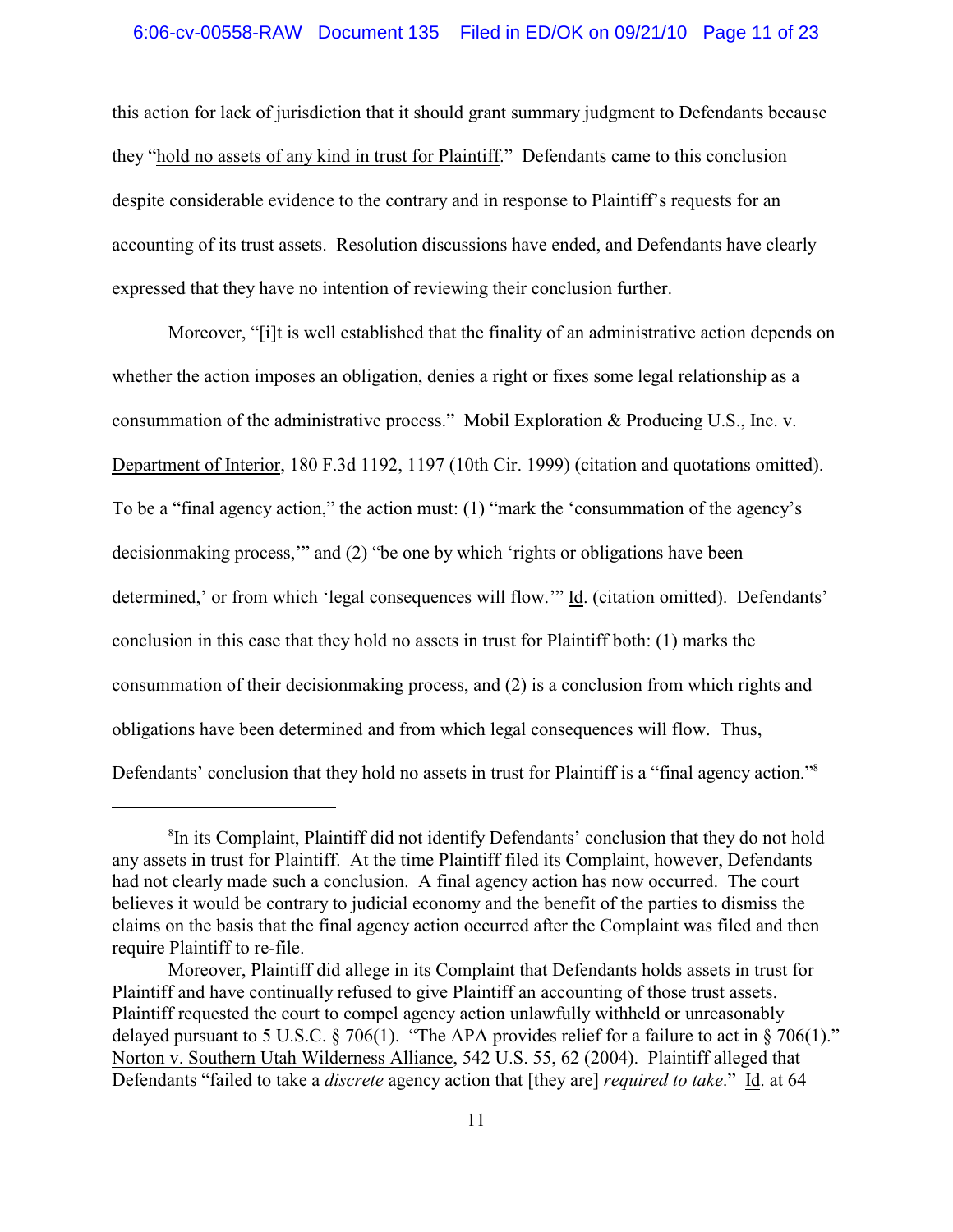#### 6:06-cv-00558-RAW Document 135 Filed in ED/OK on 09/21/10 Page 12 of 23

Additionally, Plaintiff has set forth statutes upon which it bases its accounting claims and has demonstrated that its claims fall within the necessary zone of interests of those statutes. Plaintiff bases its claims on 28 U.S.C.  $\S$ § 1331<sup>9</sup>, 1361<sup>10</sup>, and 1362<sup>11</sup>. As this action involves a federally recognized Indian tribe (§ 1362) bringing an action under the laws of the United States (§§ 1331 and 1362) to compel agency action (§ 1361), Plaintiff's claims clearly fall within the necessary zone of interests of those statutes.

Moreover, the American Indian Trust Fund Management Reform Act of 1994 memorialized the federal government's preexisting trust responsibilities. Cobell v. Norton, 240 F.3d 1081, 1090 (D.C. Cir. 2001). Those trust responsibilities include: (1) providing adequate systems for accounting for and reporting trust fund balances; (2) providing adequate controls over receipts and disbursements; (3) providing periodic, timely reconciliations to assure the accuracy of accounts; (4) preparing and supplying periodic statements of account performance and balances to account holders; and (5) establishing consistent, written policies and procedures

<sup>(</sup>emphasis in original). If Defendants hold assets in trust for Plaintiff (a question of fact), then they do owe Plaintiff an accounting (as the court explains more fully below), which was certainly unreasonably delayed, as was their conclusion that they do not hold assets in trust for Plaintiff.

In any event, Defendants' refusal is now ultimately based on its conclusion that it does not hold any assets in trust for Plaintiff. The court will, therefore, utilize the provisions of  $\S$ 706(2).

<sup>&</sup>lt;sup>9</sup> Section 1331 places original jurisdiction in the district courts over "all civil actions" arising under the Constitution, laws, or treaties of the United States."

 $10$ Section 1361 places original jurisdiction in the district courts over "any action in the nature of mandamus to compel an officer or employee of the United States or any agency thereof to perform a duty owed to the plaintiff."

<sup>&</sup>lt;sup>11</sup> Section 1362 places original jurisdiction in the district courts over "all civil actions, brought by any Indian tribe or band with a governing body duly recognized by the Secretary of the Interior, wherein the matter in controversy arises under the Constitution, laws, or treaties of the United States."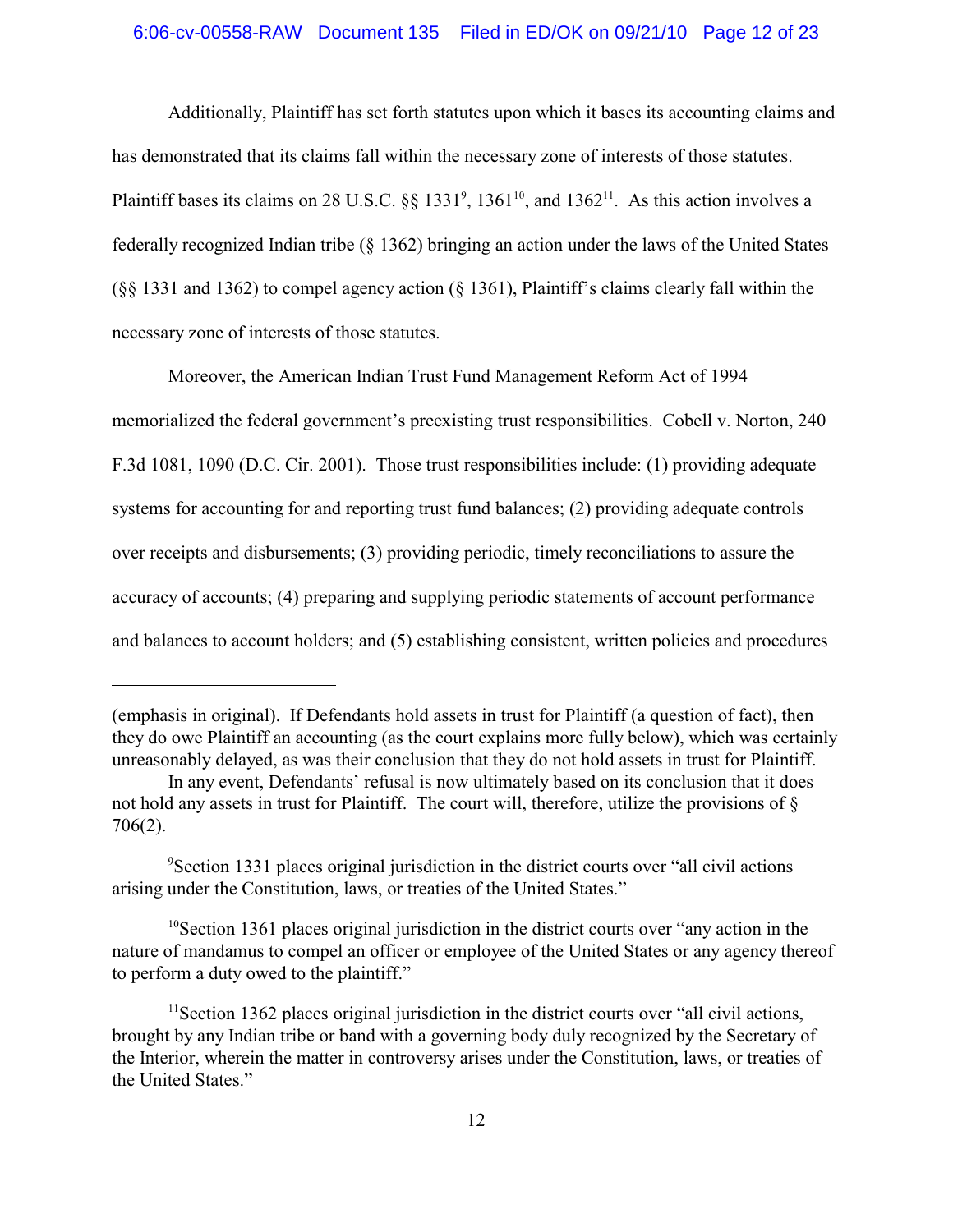for trust fund management and accounting. Id. at 1090 n. 2. As the Cobell court notes, the 1994 Act "recognized and reaffirmed what should be beyond dispute–that the government has longstanding and substantial trust obligations to Indians, particularly to IIM trust beneficiaries, not the least of which is a duty to account." Id. at 1098. Moreover, the 1994 Act does not limit the extent of the government's obligations. Id. at 1100.

As in Cobell, the parties here do not dispute that the federal government owes IIM beneficiaries these duties. See id. at 1090. In fact, it is "well established that the Government in its dealings with Indian tribal property acts in a fiduciary capacity." Id. at 1098. The OST has the responsibility of overseeing a "fair and accurate accounting" of trust accounts. Id. at 1091. The issue here is only whether Plaintiff is the owner and proper beneficiary of the Surface Lease Income Trust.

#### **Exhaustion of Administrative Remedies**

Finally, Defendants argue that Plaintiff failed to exhaust its administrative remedies and that this action should, therefore, be dismissed. Defendants argue that Plaintiff is required to exhaust the available administrative remedies before filing suit. The doctrine of exhaustion of administrative remedies is distinct from the doctrine of finality.

[T]he finality requirement is concerned with whether the initial decisionmaker has arrived at a definitive position on the issue that inflicts an actual, concrete injury; the exhaustion requirement generally refers to administrative and judicial procedures by which an injured party may seek review of an adverse decision and obtain a remedy if the decision is found to be unlawful or otherwise inappropriate.

Darby v. Cisneros, 509 U.S. 137, 144 (1993) (citation omitted).

Defendants argue that Plaintiff should have followed the procedures set forth in 25 C.F.R. § 2.8, to wit: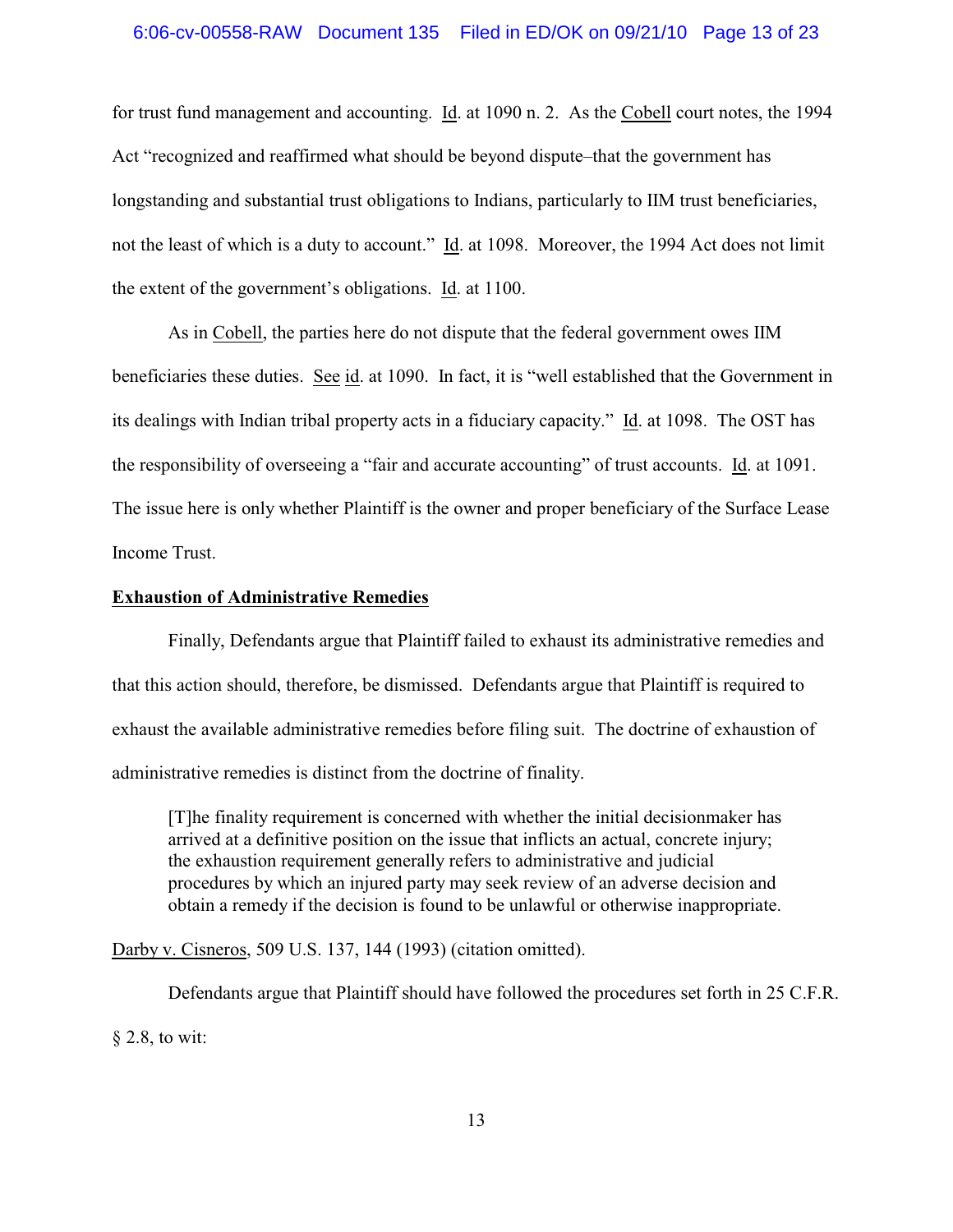(a) A person or persons whose interests are adversely affected, or whose ability to protect such interests is impeded by the failure of an official to act on a request to the official, can make the official's inaction the subject of appeal, as follows:

(1) Request in writing that the official take the action originally asked of him/her;

(2) Describe the interest adversely affected by the official's inaction, including a description of the loss, impairment or impediment of such interest caused by the official's inaction;

(3) State that, unless the official involved either takes action on the merits of the written request within 10 days of receipt of such request by official, or establishes a date by which action will be taken, an appeal shall be filed in accordance with this part.

Defendants argue "Plaintiff has no claim if it has not exhausted the administrative remedies afforded by that procedure." Plaintiff argues that it was under no obligation to exhaust administrative remedies prior to filing this suit.

"Under the doctrine of exhaustion of administrative remedies, 'no one is entitled to judicial relief for a supposed or threatened injury until the prescribed administrative remedy has been exhausted.'" Coosewoon v. Meridian Oil Co., 25 F.3d 920, 924 (10th Cir. 1994). As Plaintiff argues, it must exhaust administrative remedies only if "a statute or agency rule dictates that exhaustion is required." Id. The Supreme Court has stated that "the exhaustion doctrine continues to exist under the APA to the extent that it is required by statute or by agency rule as a prerequisite to judicial review." Darby, 509 U.S. at 153. Generally, when a plaintiff brings an action pursuant to the APA, it is required to exhaust all administrative remedies.

Nevertheless, "[t]he exhaustion doctrine is subject to numerous exceptions, and its application in a specific case requires consideration of the purposes of the doctrine and the particular administrative scheme involved." Dine Citizens Against Ruining Our Environment v. Klein, 676 F.Supp. 1198, 1207 (D. Colo. 2009). "The purpose of the exhaustion rule is to permit agencies to exercise discretion and apply their expertise, to allow the complete development of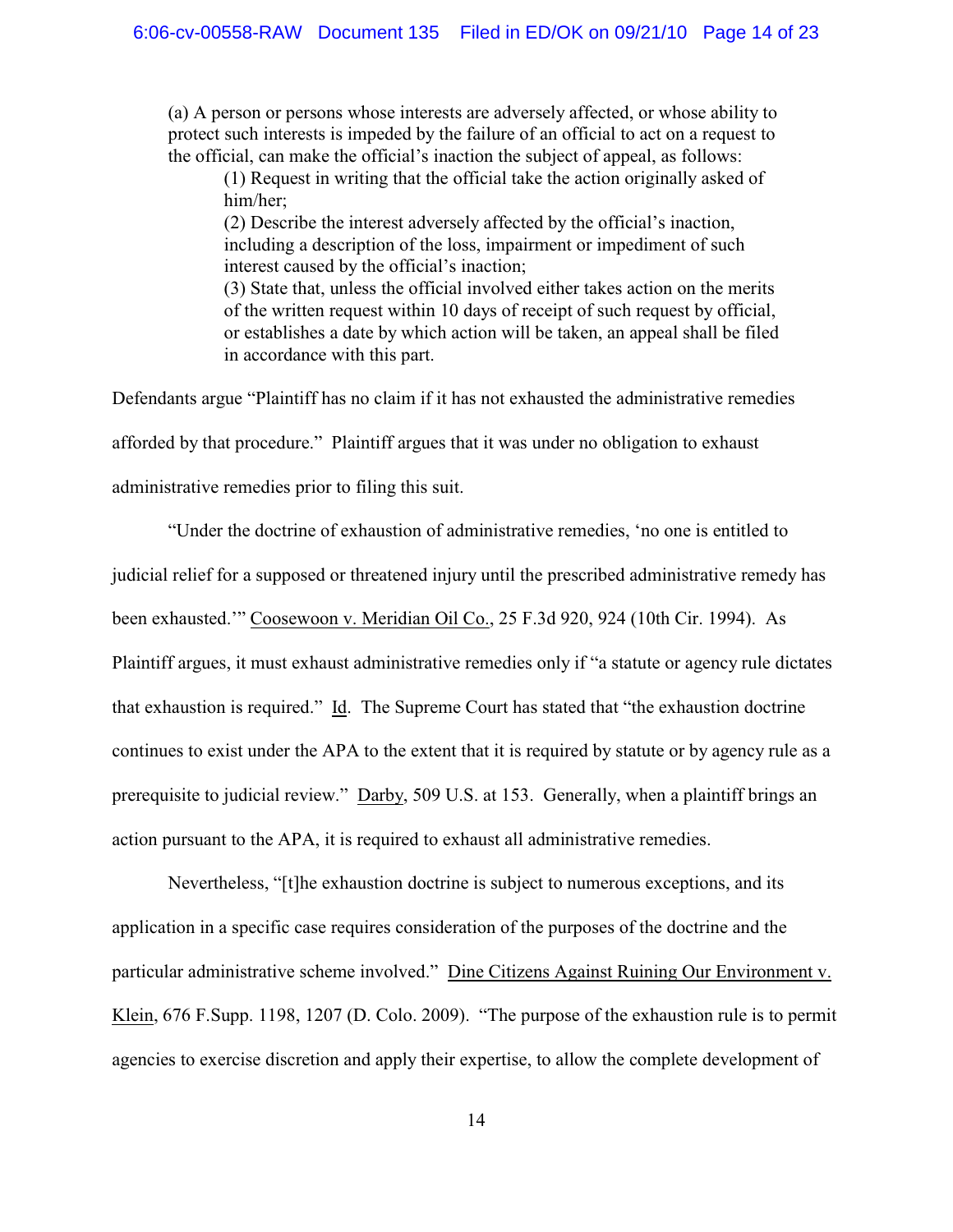#### 6:06-cv-00558-RAW Document 135 Filed in ED/OK on 09/21/10 Page 15 of 23

the record before judicial review, to prevent parties from circumventing the procedures established by Congress, and to avoid unnecessary judicial decisions by giving the agency an opportunity to correct errors." Urban by Urban v. Jefferson County School Dist. R-1, 89 F.3d 720, 724 (10th Cir. 1996).

Exhaustion is not required "when administrative remedies would be futile, when they would fail to provide relief, or when 'an agency has adopted a policy or pursued a practice of generally applicability that is contrary to law.'" Id. (citation omitted). When Plaintiff filed this action requesting declaratory and injunctive relief requiring Defendants to give Plaintiff an accounting of its trust assets, it had previously requested such an accounting repeatedly from Defendants. Plaintiff had made such requests in writing.<sup>12</sup>

Defendants repeatedly failed or refused to provide the accounting. Clearly, requiring Plaintiff to follow through with the remainder of Defendants' procedure would have been futile.<sup>13</sup>

<sup>&</sup>lt;sup>12</sup>An example of such a written request is the July 24, 2003 letter from Plaintiff's Chief, Tarpie Yargee, to the BIA stating that according to Plaintiff's records, its PL account had a balance of \$15,962.06 as of June 30, 2003 and requesting a complete reconciliation of the account. The Chief also requested a complete history of the account, including "the purpose of the account, details of where the funds originated, who authorized the withdrawals, and complete details of every transaction of the account in chronological order from the first transaction to the present." The Chief explained that the matter was urgent as Plaintiff was planning its budget for the coming fiscal year and requested the information be delivered to Plaintiff by August 20, 2003.

In another letter dated September 30, 1987, counsel representing Plaintiff requested: (1) that the Wetumka Project lands be assigned to Plaintiff, (2) a full accounting of its trust assets, and (3) that the DOI and all related agencies recognize Plaintiff as an independent tribal entity with the right to direct access to federal agencies without having to filter communications through the Creek Nation. He also requested a hearing with respect to these requests.

 $<sup>13</sup>$ Sending the requests for the desired agency action (an accounting) was the first step. In</sup> order to fully comply with Defendants' procedures, however, Plaintiff should have included: (1) a description of how Defendants' inaction was adversely affecting Plaintiff's interests, and (2) a threat to file an appeal if Defendants did not take action within ten days. The court does not believe that adding such a description or threat to a letter of request would have gained Plaintiff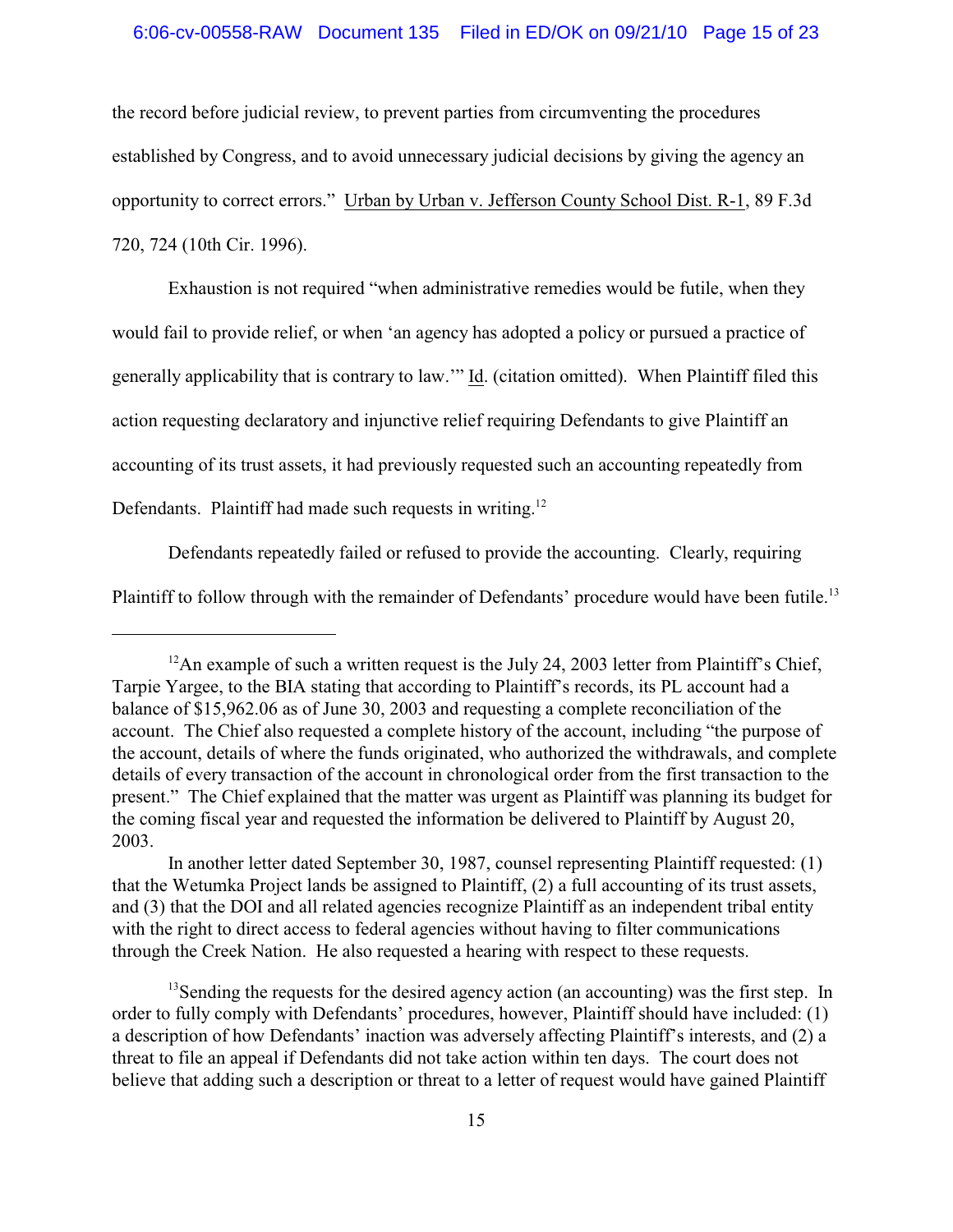Moreover, Defendants had adopted a policy or pursued a practice of not providing the requested accounting to Plaintiff. Such policy or practice is contrary to law if the accounting is owed.

Defendants have now clearly stated their conclusion that they do not hold assets in trust for Plaintiff and thus do not owe Plaintiff an accounting. After abundant resolution discussions, Defendants have clearly expressed that this is their final decision despite, and seemingly in complete disregard to, considerable evidence to the contrary.

The court finds that pursuit of administrative remedies would have been futile and would have failed to provide relief. The court also finds that Defendants had adopted a policy or pursued a practice with Plaintiff that is contrary to law if Plaintiff is the rightful beneficiary of the Surface Lease Income Trust. Plaintiff, therefore, is excused from the exhaustion requirement in this action. The motion to dismiss is denied. The court, therefore, moves onto the summary judgment motions.

## **SUMMARY JUDGMENT MOTIONS**

Summary judgment is appropriate "if the pleadings, the discovery and disclosure materials on file, and any affidavits show that there is no genuine issue as to any material fact and that the movant is entitled to judgment as a matter of law." Fed. R. Civ. P. 56(c)(2). In applying the summary judgment standard, the court views the evidence and draws reasonable inferences therefrom in the light most favorable to the nonmoving party. Burke v. Utah Transit Auth. & Local 382, 462 F.3d 1253, 1258 (10th Cir. 2006). At this stage, Plaintiff may not rely on mere allegations, but must have set forth, by affidavit or other evidence, specific facts in support of its complaint. Id.

the accounting it sought.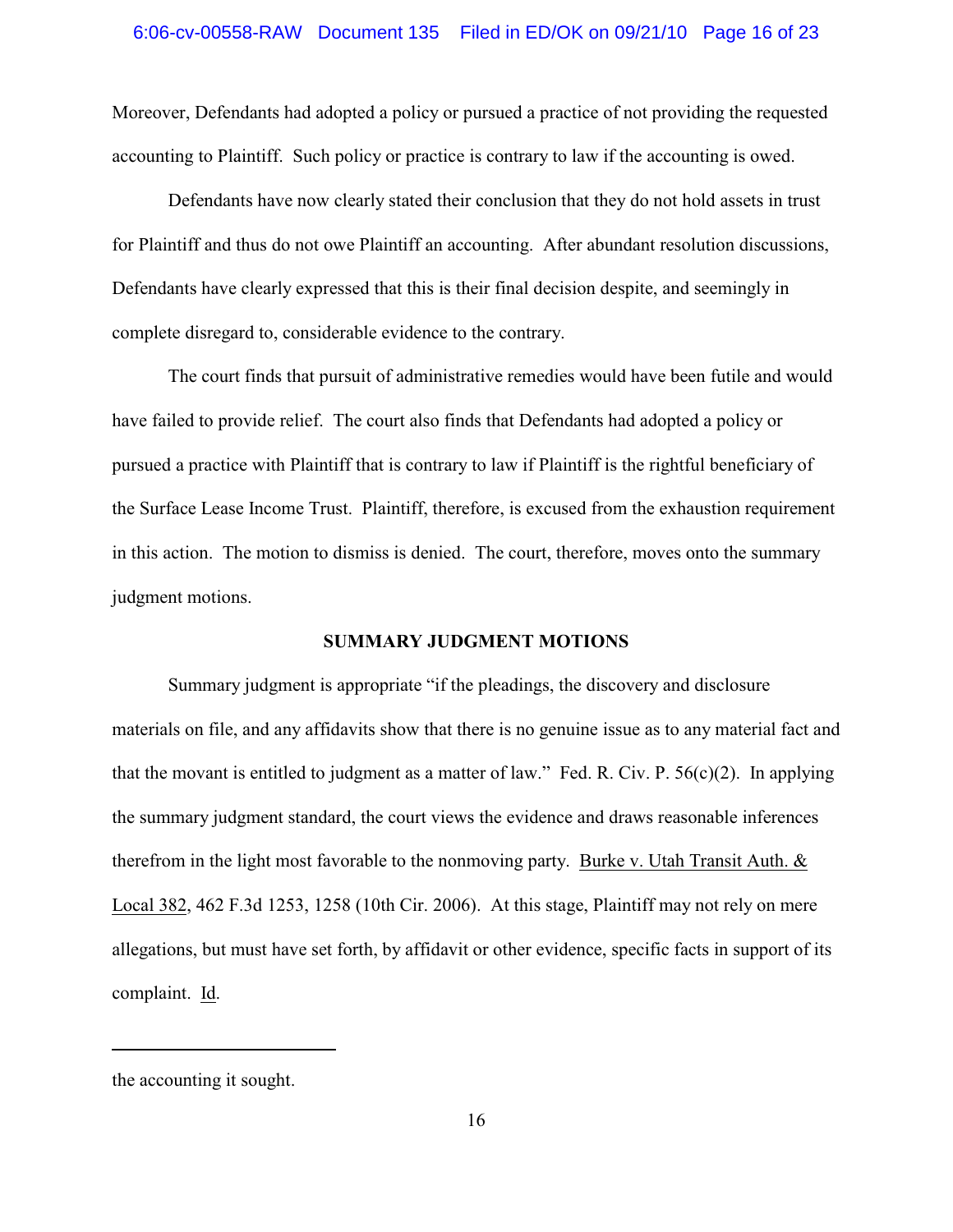## **DEFENDANTS' SUMMARY JUDGMENT MOTION**

Defendants argue that if the court does not grant their motion to dismiss, that it should grant them summary judgment because they do not hold any funds, non-monetary assets or resources of any kind in trust for Plaintiff. Defendants also argue that Plaintiff has failed to show that the Secretary of the Treasury has an obligation to provide Plaintiff with an accounting.

## **Defendants' Conclusion That They Hold No Assets in Trust for Plaintiff**

Defendants argue that because the Wetumka Project lands were placed in trust for the Creek Nation rather than for Plaintiff, any income from those lands belongs to the Creek Nation rather than Plaintiff. Plaintiff has presented considerable evidence, however, that the intent behind the Wetumka Project lands purchase was to provide Plaintiff with land. More importantly, Plaintiff has presented evidence that the Surface Lease Income Trust was set up for Plaintiff, including the fact that the trust itself bears Plaintiff's name. Defendants are correct that this fact is not determinative, but it is quite relevant.

The court finds that a genuine issue of material fact exists regarding whether Defendants hold any assets in trust belonging to Plaintiff and, therefore, owe Plaintiff an accounting. Accordingly, Defendants' summary judgment motion is denied.

#### **Secretary of the Treasury**

Defendants do not actually argue that the Secretary of the Treasury has no obligation to provide Plaintiff with a trust accounting. Instead, they argue simply that Plaintiff has failed to establish that the Secretary of the Treasury has such an obligation or that the Secretary of the Treasury has failed to meet that obligation. The court disagrees. Contrary to Defendants' assertion, Plaintiff included sufficient allegations in its Complaint and has included case law that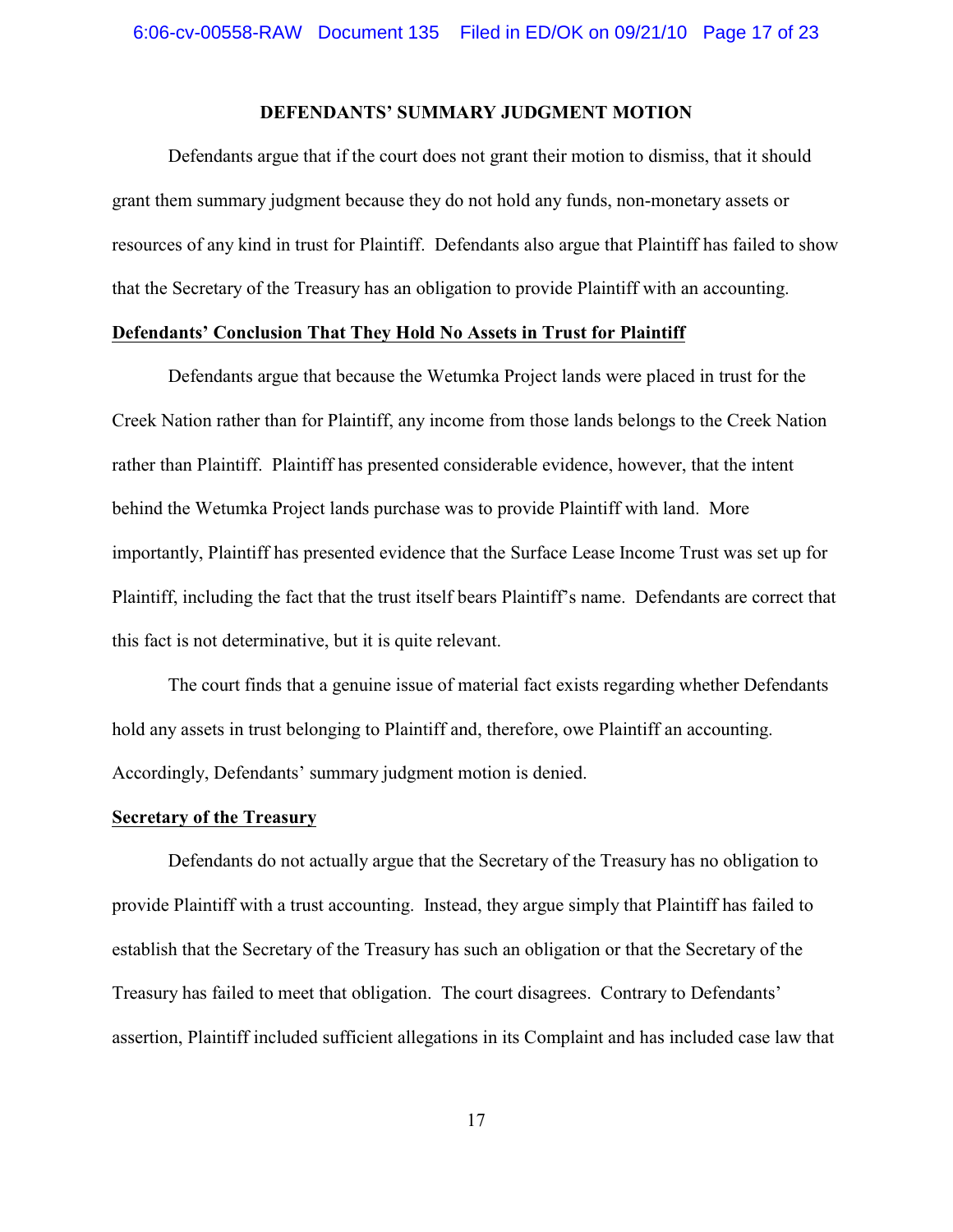#### 6:06-cv-00558-RAW Document 135 Filed in ED/OK on 09/21/10 Page 18 of 23

establishes the Secretary of the Treasury's obligation. Plaintiff has also provided evidence that the Secretary of the Treasury has failed to meet his obligation.

"[T]he Secretary of the Interior and the Secretary of the Treasury are the designated trustee-delegates for the IIM trust. Each Secretary, or his designates, has specific fiduciary responsibilities that must be fulfilled lest the United States breach its fiduciary obligations." Cobell, 240 F.3d at 1088. "While the Interior Department is responsible for executing most of the federal government's trust duties, the Treasury Department has substantial trust responsibilities as well. In particular, Treasury holds and invests IIM funds at the Interior Department's direction and provides accounting and financial management services." Id.

Plaintiff has provided sufficient evidence that the Secretary of the Treasury failed to meet his fiduciary responsibilities with regard to providing Plaintiff with an accounting of its trust assets. Defendants' motion is denied.

## **PLAINTIFF'S SUMMARY JUDGMENT MOTION**

Plaintiff argues that Defendants owe Plaintiff an accounting on the Surface Lease Income Trust, that Defendants have failed to put forth any evidence proving that they have fulfilled or discharged their fiduciary obligations, and that the court should grant summary judgment in Plaintiff's favor. As the court previously noted, whether Defendants hold assets in trust for Plaintiff and, therefore, owe Plaintiff an accounting of those trust assets is a question of fact.

Both parties have presented evidence regarding whether Defendants hold assets in trust for Plaintiff. The court has previously ruled that a genuine issue of material fact exists regarding whether Defendants hold any assets in trust belonging to Plaintiff. Accordingly, Plaintiff's summary judgment motion is also denied.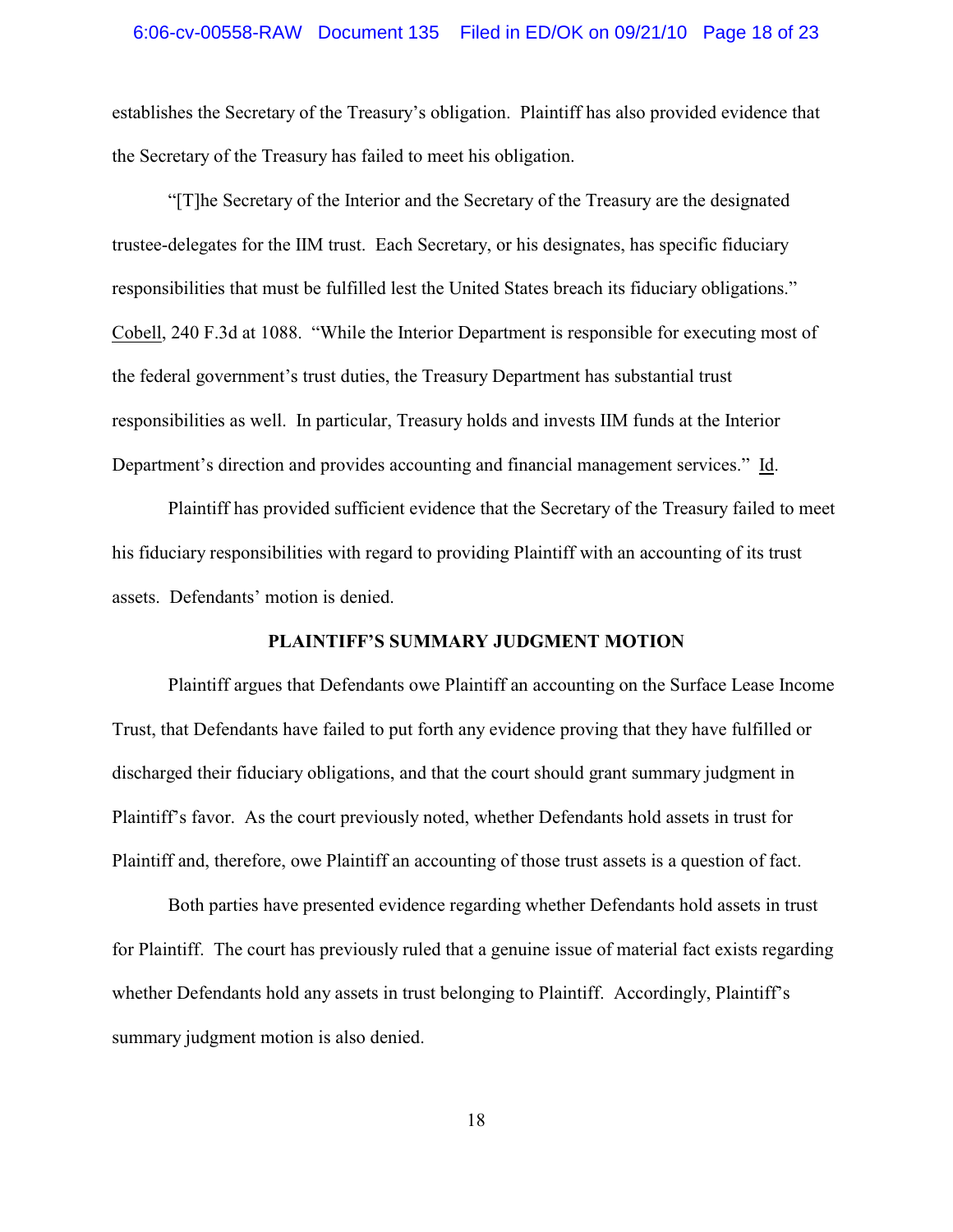## **PLAINTIFF'S DISMISSED LAND CLAIMS**

Plaintiff included a footnote in its response to the Defendants' motion requesting the court to consider the effect of Defendants' subsequent admission that the Wetumka Project lands were never assigned *to the Creek Nation* on its previous dismissal of Plaintiff's claim for those lands. The court was aware when it dismissed Plaintiff's claims with regard to the Wetumka Project lands that the lands were not assigned *to the Creek Nation*, but were instead held by the United States in trust *for the Creek Nation*. 14

Plaintiff believed that the Wetumka Project lands were being purchased for its benefit, yet when the United States acquired those lands, it placed them in trust in the name of the United States for the benefit of the *Creek Nation*. This one act, upon which Plaintiff brought its land claims, occurred prior to 1946. The court held, therefore, that these claims are excluded by the Indian Claims Commission Act (hereinafter "ICCA").

Given its belief that the Wetumka Project lands were acquired for its benefit, Plaintiff could have filed a timely claim after the lands were placed in trust for the benefit of another tribe, the Creek Nation, but it did not. The court does not believe that fact that the United States never took the next step of assigning the lands to the Creek Nation or another tribe, band, group, or individual Indian extends the ICCA statute of limitations. Plaintiff was aware the lands it believed were acquired for its benefit were being held in trust for the benefit of another tribe. As the court previously ruled, no continuing claim exists. Plaintiff's claims relating to the Wetumka

<sup>&</sup>lt;sup>14</sup>On review, the court perhaps used some ill-chosen words in its November 17, 2008 Order when it stated on page eight that the Wetumka Project lands were assigned "to the Creek Nation." This was simply an error. That error of nomenclature does not, however, affect the outcome of that Order. The remainder of the Order, including even the next sentence, make clear that the Wetumka Project lands were held in trust by the United States "for the Creek Nation."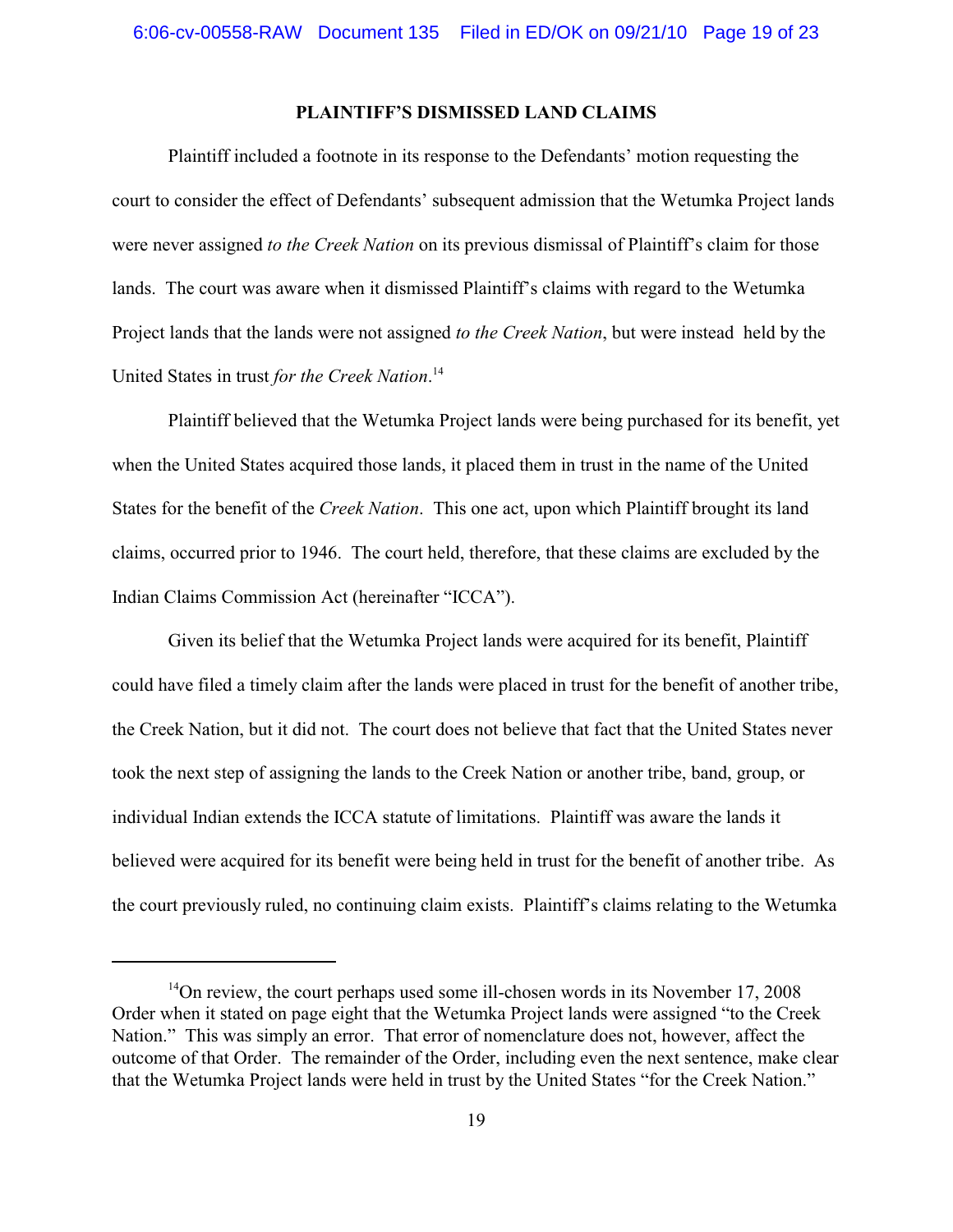Project lands are excluded by the ICCA.

# **THE FINAL AGENCY ACTION IS ARBITRARY & CAPRICIOUS**

The court denied both parties' summary judgment motions because it found that a

genuine issue of material fact exists as to whether Defendants hold assets in trust for Plaintiff.

Generally, the court would now hold a trial to decide the issue. This action must be reviewed

pursuant to section 706(2) of the APA, however, as a final agency action has occurred.

Under 5 U.S.C. § 706(2), the court is to hold unlawful and set aside any agency action,

finding, and conclusion if it finds such action, finding or conclusion to be:

(A) arbitrary, capricious, an abuse of discretion, or otherwise not in accordance with the law; (B) contrary to constitutional right, power, privilege, or immunity; (C) in excess of statutory jurisdiction, authority, or limitations, or short of statutory right; (D) without observance of procedure required by law; (E) unsupported by substantial evidence in a case subject to section 556 and 557 of this title or otherwise reviewed on the record of an agency hearing provided by statute; or (F) unwarranted by the facts to the extent that the facts are subject to trial de novo by the reviewing court.<sup>15</sup>

The reviewing court is tasked with applying the appropriate standard under section 706. Florida

Power & Light Co. v. Lorion, 470 U.S. 729, 743 (1985).

Additionally, the court is generally limited to the administrative record.

If the record before the agency does not support the agency action, if the agency has not considered all relevant factors, or if the reviewing court simply cannot evaluate the challenged agency action on the basis of the record before it, the

<sup>&</sup>lt;sup>15</sup>De novo review under section 706(2)(F) is only appropriate in two instances: "(1) when the action is adjudicatory in nature and the agency's fact-finding procedures [are] inadequate; and (2) when issues not previously before the agency are raised in a proceeding to *enforce* a nonadjudicatory action." Franklin Sav. Ass'n. v. Director, Office of Thrift Supervision, 934 F.2d 1127, 1142 n. 7 (10th Cir. 1991) (emphasis in original). The court does not believe either instance applies here.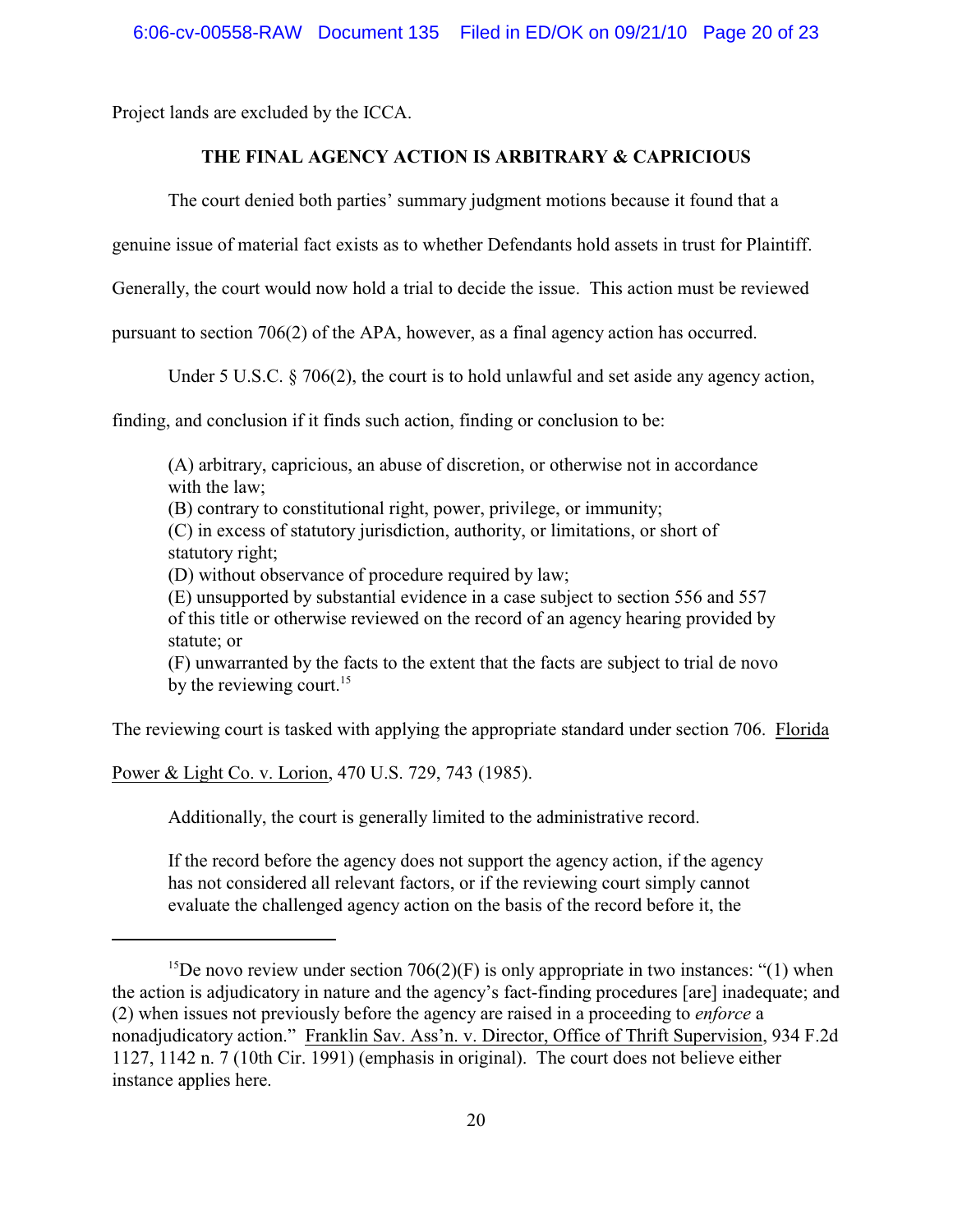# 6:06-cv-00558-RAW Document 135 Filed in ED/OK on 09/21/10 Page 21 of 23

proper course, except in rare circumstances, is to remand to the agency for additional investigation or explanation.

Id., 470 U.S. at 744 (1985). "The reviewing court is not generally empowered to conduct a *de novo* inquiry into the matter being reviewed and to reach its own conclusions based on such an inquiry." Id.

"If an agency takes action not based on neutral and rational principles, the APA grants federal courts power to set aside the agency's action as 'arbitrary' or 'capricious.' For these reasons, agencies under the APA are subject to a 'searching and careful' review by the courts." F.C.C. v. Fox Television Stations, Inc., 129 S.Ct. 1800, 1823-24 (2009) (citations omitted). An agency action is arbitrary and capricious "if the agency 'entirely failed to consider an important aspect of the problem, offered an explanation for its decision that runs counter to the evidence before the agency, or is implausible that it could not be ascribed to a difference in view or the product of agency expertise.'" United Keetoowah Band of Cherokee Indians of Oklahoma v. United States Dept. of Housing and Urban Dev., 567 F.3d 1235, 1239 (10th Cir. 2009).

A court may not substitute its judgment for that of government agencies. Id. While the arbitrary and capricious standard is narrow, however, the court must "engage in a substantial inquiry" and conduct a "thorough, probing, in-depth review." Id.

The court delineated above the scant evidence upon which Defendants came to their final conclusion that they do not hold any assets in trust for Plaintiff. Defendants simply argue that because the Wetumka Project lands were held in trust for the Creek Nation and because at least sometimes they required the Creek Nation's approval before disbursing assets from the Surface Lease Income Trust to Plaintiff, then that trust belongs to the Creek Nation, not Plaintiff. Defendants seem to entirely ignore substantial evidence that tends to demonstrate that the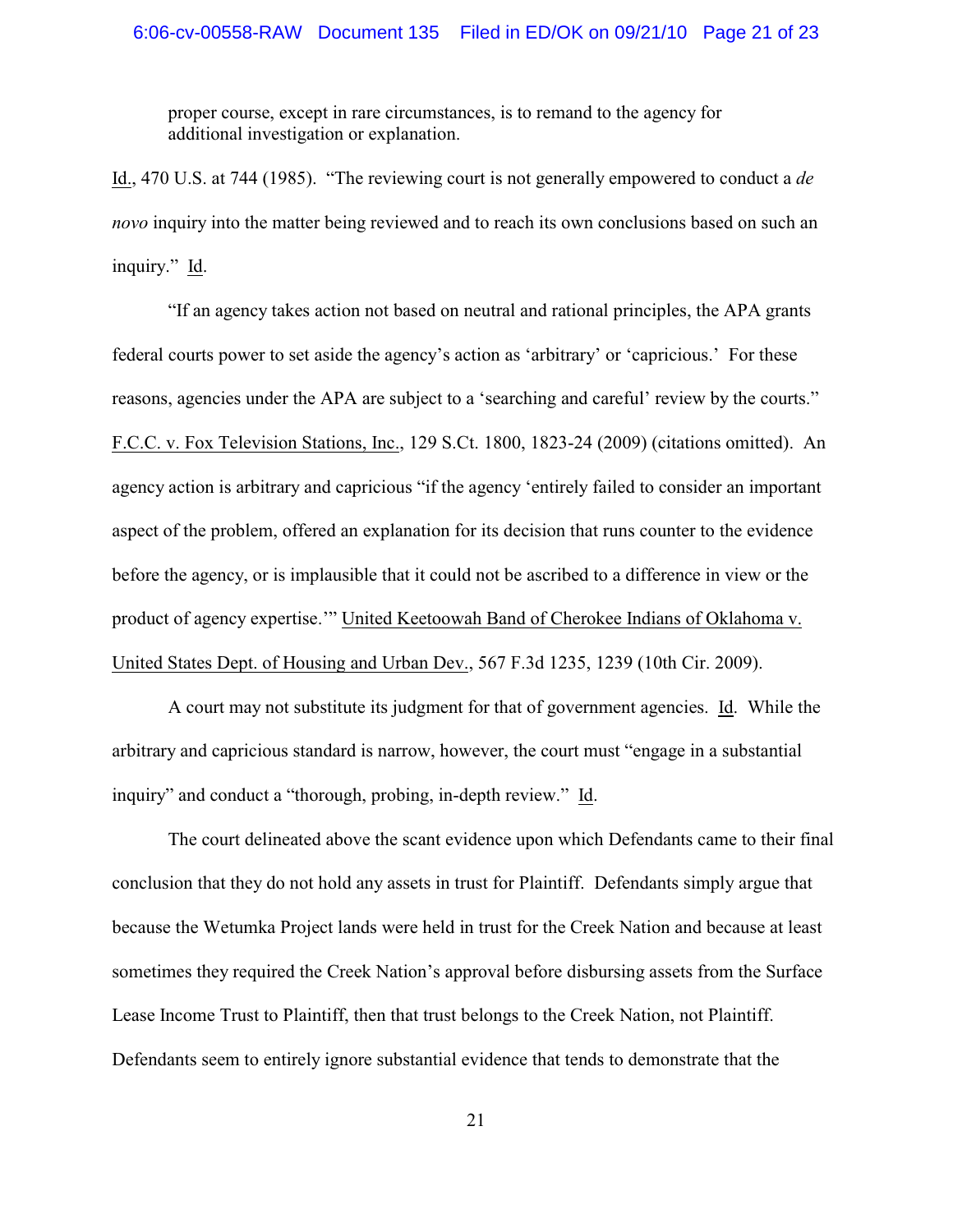Surface Lease Income Trust was created for the benefit of Plaintiff.

This court will not substitute its judgment for that of Defendants. The court does believe, however, that Defendants failed to consider important aspects in making its decision on ownership of the Surface Lease Income Trust. The court finds Defendants conclusion on the ownership of the Surface Lease Income Trust to be arbitrary and capricious. The Defendants' failure to produce or provide any more than a *de minimus* administrative record requires this result. Accordingly, the court remands this matter to Defendants for further investigation and explanation.

To provide such an explanation and supported final decision, Defendants are to assemble a full administrative record to include all of the evidence they possess with regard to the Surface Lease Income Trust and reconsider their decision on the matter of the ownership of the Surface Lease Income Trust. A formal hearing is not necessarily required to compile the administrative record, but the court strongly suggests that Defendants hold a formal hearing before arriving at their decision. Additionally, because Defendants have stated their belief that the beneficiary of the Surface Lease Income Trust is the Creek Nation, the court suggests Defendants seek an opinion from the Creek Nation on the matter as well before making their decision.

Defendants shall assemble their administrative record and make their decision within six (6) months from the entry of this Order & Opinion. Should Defendants find that the Surface Lease Income Trust was created for the benefit of Plaintiff, Defendants shall proceed to provide Plaintiff with an accounting with all due haste.

#### **CONCLUSION**

Accordingly, Plaintiff's motion for summary judgment [Docket No. 89] and the